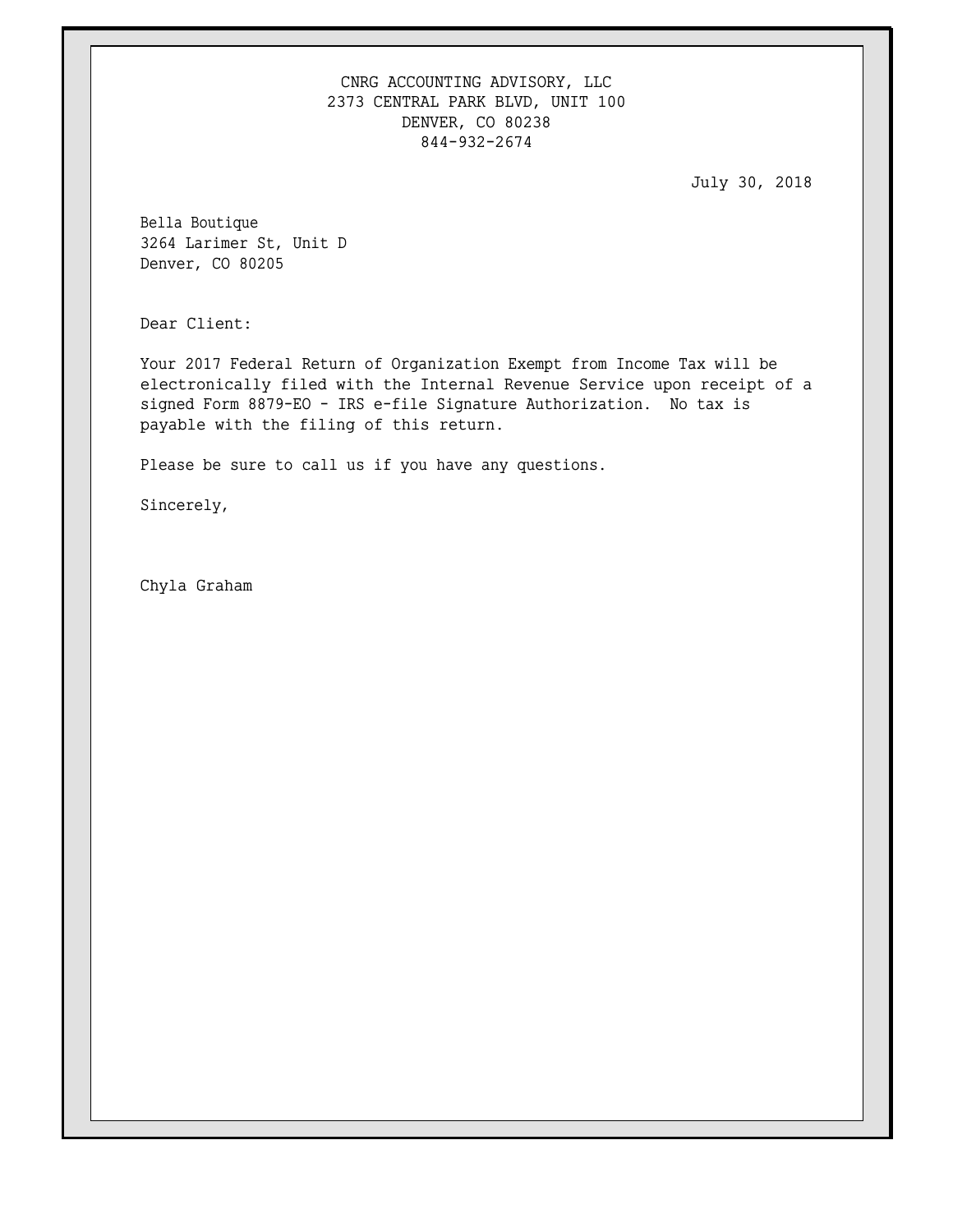| 2017            | <b>Federal Exempt Organization Tax Summary (EZ)</b> | Page 1                   |
|-----------------|-----------------------------------------------------|--------------------------|
|                 | <b>Bella Boutique</b>                               | 46-3281873               |
|                 |                                                     |                          |
|                 | <b>FORM 990-EZ REVENUE</b>                          | 56,025                   |
|                 |                                                     | 56,025                   |
| <b>EXPENSES</b> |                                                     | 9,843<br>95<br>39,463    |
|                 |                                                     | 49,401                   |
|                 | <b>NET ASSETS OR FUND BALANCES</b>                  | 6,624<br>7,268<br>13,892 |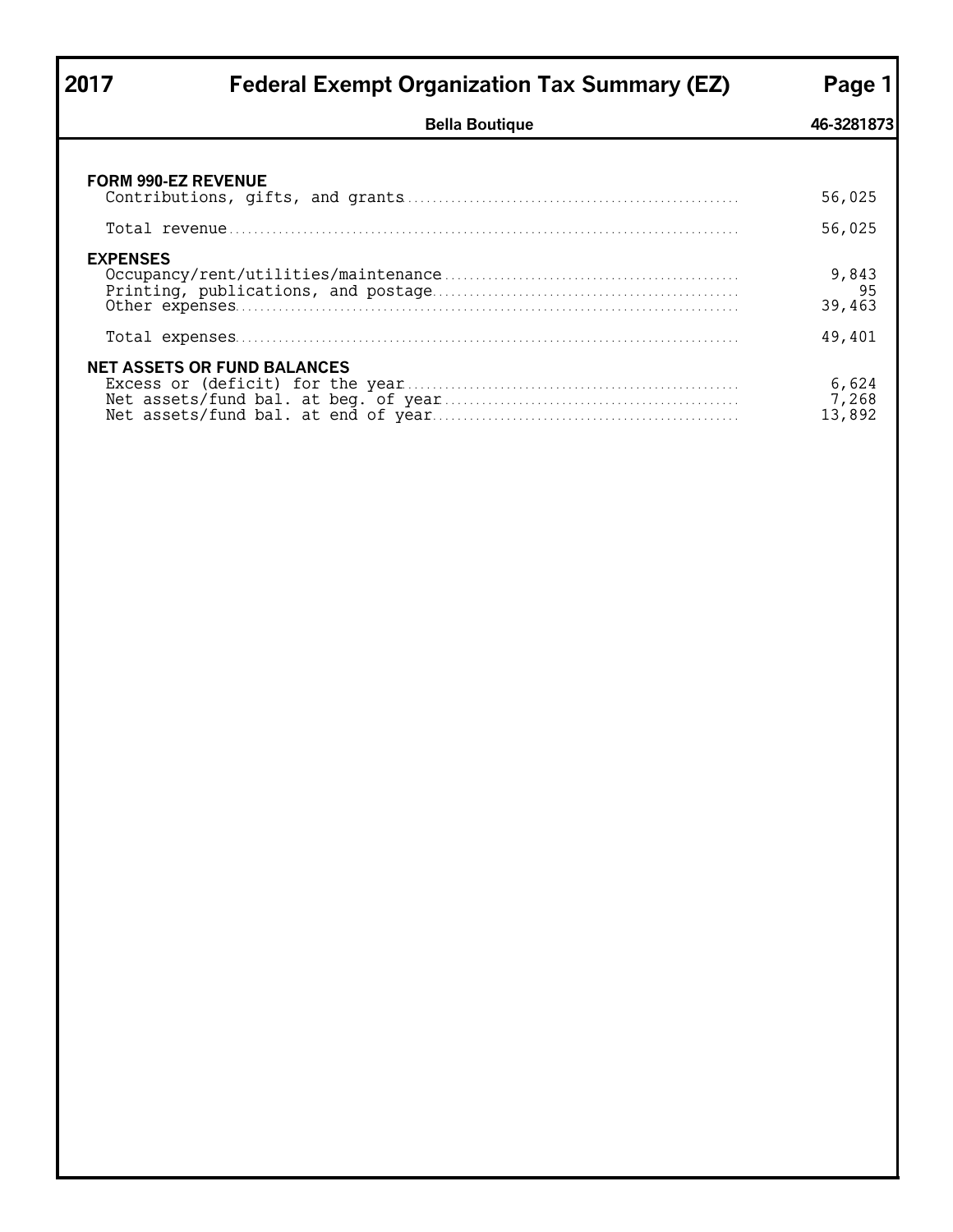| Form 8879-EO | for an Exempt Organization                       | <b>IRS e-file Signature Authorization</b> | OMB No. 1545-1878 |
|--------------|--------------------------------------------------|-------------------------------------------|-------------------|
|              | For calendar year 2017, or fiscal year beginning | 2017 and anding                           |                   |

## **IRS** *e-file* **Signature Authorization**

► Go to www.irs.gov/Form8879EO for the latest information.

Department of the Treasury<br>Internal Revenue Service Name of exempt organization **Employer identification number**

year beginning  $\frac{1}{2}$   $\frac{1}{2}$   $\frac{1}{2}$   $\frac{1}{2}$   $\frac{1}{2}$   $\frac{1}{2}$   $\frac{1}{2}$   $\frac{1}{2}$   $\frac{1}{2}$   $\frac{1}{2}$   $\frac{1}{2}$   $\frac{1}{2}$   $\frac{1}{2}$   $\frac{1}{2}$   $\frac{1}{2}$   $\frac{1}{2}$   $\frac{1}{2}$   $\frac{1}{2}$   $\frac{1}{2}$   $\frac{1}{2}$   $\frac{1}{$ 

 $\triangleright$  Do not send to the IRS. Keep for your records.  $\vert$  2017

#### Name and title of officer Bella Boutique 281873

| Karen Rogers                                                                                                                                                                                                                                                                                                                                                                                                                                                                                                      | Director |                |         |  |  |  |
|-------------------------------------------------------------------------------------------------------------------------------------------------------------------------------------------------------------------------------------------------------------------------------------------------------------------------------------------------------------------------------------------------------------------------------------------------------------------------------------------------------------------|----------|----------------|---------|--|--|--|
| <b>Part I</b> Type of Return and Return Information (Whole Dollars Only)                                                                                                                                                                                                                                                                                                                                                                                                                                          |          |                |         |  |  |  |
| Check the box for the return for which you are using this Form 8879-EO and enter the applicable amount, if any, from the return. If you<br>check the box on line 1a, 2a, 3a, 4a, or 5a, below, and the amount on that line for the return being filed with this form was blank, then<br>leave line 1b, 2b, 3b, 4b, or 5b, whichever is applicable, blank (do not enter -0-). But, if you entered -0- on the return, then enter -0- on<br>the applicable line below. Do not complete more than one line in Part I. |          |                |         |  |  |  |
| <b>1 a</b> Form 990 check here $\dots$ <b>b</b> Total revenue, if any (Form 990, Part VIII, column (A), line 12) $\dots$ .                                                                                                                                                                                                                                                                                                                                                                                        |          | - 1 b          |         |  |  |  |
|                                                                                                                                                                                                                                                                                                                                                                                                                                                                                                                   |          | 2 <sub>b</sub> | 56,025. |  |  |  |
| 3b                                                                                                                                                                                                                                                                                                                                                                                                                                                                                                                |          |                |         |  |  |  |
| 4 a Form 990-PF check here $\dots$ $\blacktriangleright$   <b>b</b> Tax based on investment income (Form 990-PF, Part VI, line 5)                                                                                                                                                                                                                                                                                                                                                                                 |          | 4b             |         |  |  |  |
|                                                                                                                                                                                                                                                                                                                                                                                                                                                                                                                   |          | 5 b            |         |  |  |  |

#### **Part II Declaration and Signature Authorization of Officer**

Under penalties of perjury, I declare that I am an officer of the above organization and that I have examined a copy of the organization's 2017<br>electronic return and accompanying schedules and statements and to the best of l further declare that the amount in Part I above is the amount shown on the copy of the organization's electronic return. I consent to allow my<br>intermediate service provider, transmitter, or electronic return originator ( the IRS **(a)** an acknowledgement of receipt or reason for rejection of the transmission, **(b)** the reason for any delay in processing the return or refund, and (c) the date of any refund. If applicable, I authorize the U.S. Treasury and its designated Financial Agent to initiate an electronic<br>funds withdrawal (direct debit) entry to the financial institution account i organization's federal taxes owed on this return, and the financial institution to debit the entry to this account. To revoke a payment, I must contact the U.S. Treasury Financial Agent at 1-888-353-4537 no later than 2 business days prior to the payment (settlement) date. I also<br>authorize the financial institutions involved in the processing of the electronic pay answer inquiries and resolve issues related to the payment. I have selected a personal identification number (PIN) as my signature for the organization's electronic return and, if applicable, the organization's consent to electronic funds withdrawal.

#### **Officer's PIN: check one box only**

| authorize                                                                                                                                                                                                                                                                                                                                              |  | CNRG Accounting Advisory,                                                    | <b>ERO</b> firm name | <b>LLC</b> |  | to enter my PIN                                                                                                                                       | 82750<br>Enter five numbers, but | as my signature                                                                                                                                  |  |
|--------------------------------------------------------------------------------------------------------------------------------------------------------------------------------------------------------------------------------------------------------------------------------------------------------------------------------------------------------|--|------------------------------------------------------------------------------|----------------------|------------|--|-------------------------------------------------------------------------------------------------------------------------------------------------------|----------------------------------|--------------------------------------------------------------------------------------------------------------------------------------------------|--|
|                                                                                                                                                                                                                                                                                                                                                        |  |                                                                              |                      |            |  |                                                                                                                                                       | do not enter all zeros           |                                                                                                                                                  |  |
|                                                                                                                                                                                                                                                                                                                                                        |  | the return's disclosure consent screen.                                      |                      |            |  | on the organization's tax year 2017 electronically filed return. If I have indicated within this return that a copy of the return is being filed with |                                  | a state agency(ies) regulating charities as part of the IRS Fed/State program, I also authorize the aforementioned ERO to enter my PIN on        |  |
|                                                                                                                                                                                                                                                                                                                                                        |  | program, I will enter my PIN on the return's disclosure consent screen.      |                      |            |  | As an officer of the organization, I will enter my PIN as my signature on the organization's tax year 2017 electronically filed return. If I have     |                                  | indicated within this return that a copy of the return is being filed with a state agency(ies) regulating charities as part of the IRS Fed/State |  |
| Officer's signature $\blacktriangleright$                                                                                                                                                                                                                                                                                                              |  |                                                                              |                      |            |  | Date $\blacktriangleright$                                                                                                                            |                                  |                                                                                                                                                  |  |
|                                                                                                                                                                                                                                                                                                                                                        |  | <b>Part III Certification and Authentication</b>                             |                      |            |  |                                                                                                                                                       |                                  |                                                                                                                                                  |  |
|                                                                                                                                                                                                                                                                                                                                                        |  | <b>ERO's EFIN/PIN.</b> Enter your six-digit electronic filing identification |                      |            |  |                                                                                                                                                       |                                  |                                                                                                                                                  |  |
|                                                                                                                                                                                                                                                                                                                                                        |  |                                                                              |                      |            |  |                                                                                                                                                       |                                  | 84519180238                                                                                                                                      |  |
|                                                                                                                                                                                                                                                                                                                                                        |  |                                                                              |                      |            |  |                                                                                                                                                       |                                  | Do not enter all zeros                                                                                                                           |  |
| I certify that the above numeric entry is my PIN, which is my signature on the 2017 electronically filed return for the organization indicated<br>above. I confirm that I am submitting this return in accordance with the requirements of Pub. 4163, Modernized e-File (MeF) Information for<br>Authorized IRS e-file Providers for Business Returns. |  |                                                                              |                      |            |  |                                                                                                                                                       |                                  |                                                                                                                                                  |  |
| ERO's signature                                                                                                                                                                                                                                                                                                                                        |  | Chyla Graham                                                                 |                      |            |  | Date $\blacktriangleright$                                                                                                                            |                                  |                                                                                                                                                  |  |
| <b>ERO Must Retain This Form - See Instructions</b><br>Do Not Submit This Form to the IRS Unless Requested To Do So                                                                                                                                                                                                                                    |  |                                                                              |                      |            |  |                                                                                                                                                       |                                  |                                                                                                                                                  |  |

**BAA For Paperwork Reduction Act Notice, see instructions.** Form **8879-EO** (2017)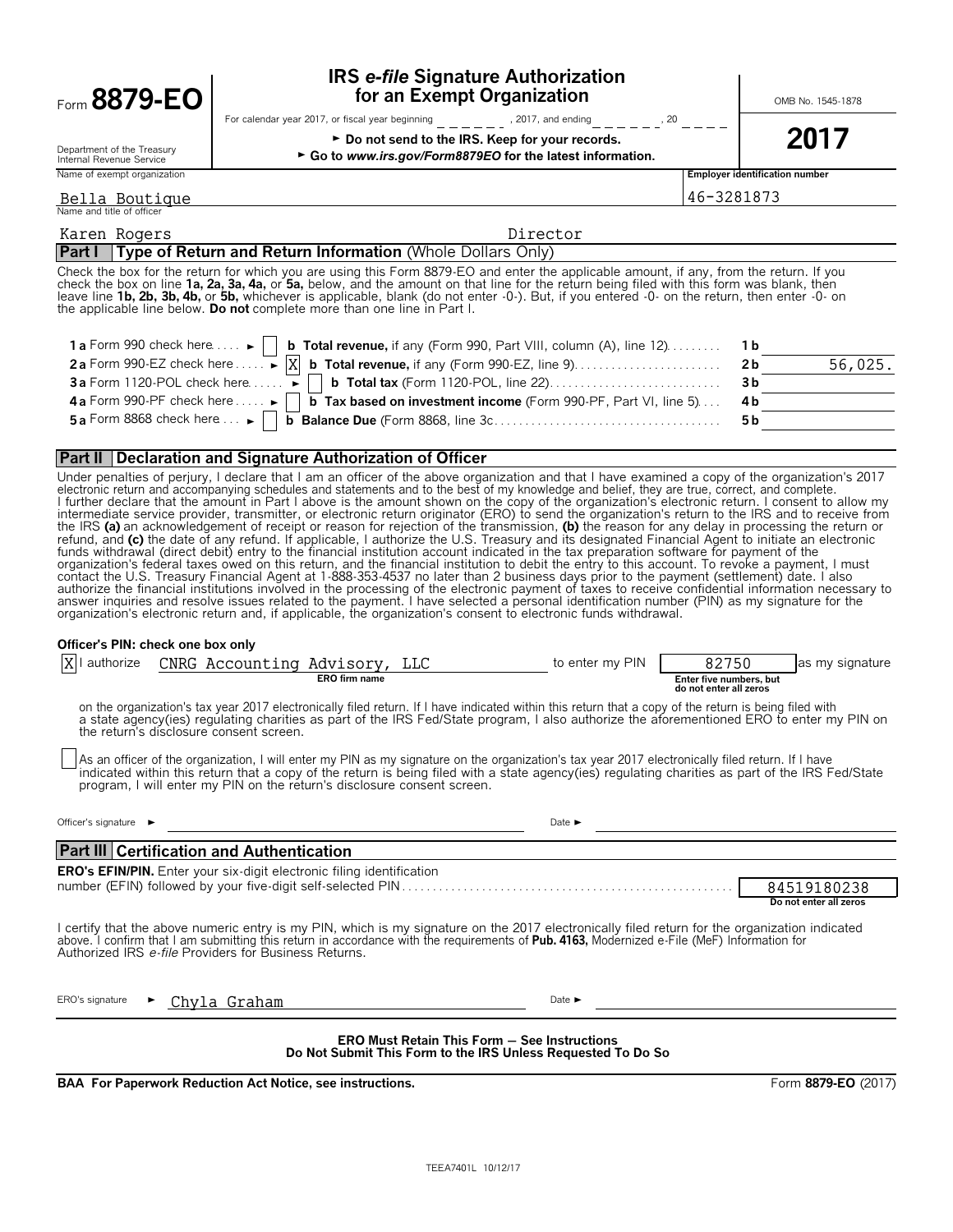|                                |                |                                                        | <b>Short Form</b><br><b>Return of Organization Exempt From Income Tax</b>                                                                               |                                            |                | OMB No. 1545-1150                                                            |
|--------------------------------|----------------|--------------------------------------------------------|---------------------------------------------------------------------------------------------------------------------------------------------------------|--------------------------------------------|----------------|------------------------------------------------------------------------------|
|                                |                | Form 990-EZ                                            |                                                                                                                                                         | 2017                                       |                |                                                                              |
|                                |                | Department of the Treasury<br>Internal Revenue Service | ► Do not enter social security numbers on this form as it may be made public.                                                                           | <b>Open to Public</b><br><b>Inspection</b> |                |                                                                              |
|                                |                |                                                        | For the 2017 calendar year, or tax year beginning<br>, 2017, and ending                                                                                 |                                            |                |                                                                              |
| в                              |                | Check if applicable: $\overline{C}$                    |                                                                                                                                                         |                                            |                | D Employer identification number                                             |
|                                |                | X Address change                                       | Bella Boutique                                                                                                                                          |                                            |                | 46-3281873                                                                   |
|                                |                | Name change                                            | 3264 Larimer St, Unit D                                                                                                                                 |                                            |                | Telephone number                                                             |
|                                | Initial return | Final return/terminated                                | Denver, CO 80205                                                                                                                                        |                                            |                |                                                                              |
|                                |                | Amended return                                         |                                                                                                                                                         |                                            |                |                                                                              |
|                                |                | Application pending                                    |                                                                                                                                                         |                                            |                | <b>Group Exemption</b><br>Number.                                            |
| G                              |                | Accounting Method: $\overline{X}$ Cash                 | $\Box$ Accrual Other (specify) $\blacktriangleright$                                                                                                    |                                            |                | H Check $\blacktriangleright \overline{X}$ if the organization is <b>not</b> |
|                                |                |                                                        | Website: Www.bellaboutiquedenver.org                                                                                                                    |                                            |                | required to attach Schedule B                                                |
|                                |                | Tax-exempt status (check only one) -                   | $X = 501(c)(3)$<br>4947(a)(1) or<br>$501(c)$ (<br>$\rightarrow$ (insert no.)                                                                            | 527                                        |                | (Form 990, 990-EZ, or 990-PF).                                               |
| ĸ.                             |                | Form of organization:                                  | X<br>Corporation<br>Trust<br>Other<br>Association                                                                                                       |                                            |                |                                                                              |
|                                |                |                                                        | Add lines 5b, 6c, and 7b to line 9 to determine gross receipts. If gross receipts are \$200,000 or more, or if total                                    |                                            |                |                                                                              |
|                                |                |                                                        |                                                                                                                                                         |                                            |                | 56,025.                                                                      |
|                                | Part I         |                                                        | Revenue, Expenses, and Changes in Net Assets or Fund Balances (see the instructions for Part I)                                                         |                                            |                |                                                                              |
|                                |                |                                                        |                                                                                                                                                         |                                            |                | X                                                                            |
|                                | 1.             |                                                        |                                                                                                                                                         |                                            | $\mathbf{1}$   | 56,025.                                                                      |
|                                | 2              |                                                        |                                                                                                                                                         |                                            | $\overline{2}$ |                                                                              |
|                                | 3              |                                                        |                                                                                                                                                         |                                            | 3              |                                                                              |
|                                | 4              |                                                        |                                                                                                                                                         |                                            | 4              |                                                                              |
|                                |                |                                                        | 5a Gross amount from sale of assets other than inventory<br>5a                                                                                          |                                            |                |                                                                              |
|                                |                |                                                        | 5 <sub>b</sub><br><b>b</b> Less: cost or other basis and sales expenses                                                                                 |                                            |                |                                                                              |
|                                | 6              |                                                        | c Gain or (loss) from sale of assets other than inventory (Subtract line 5b from line 5a)<br>Gaming and fundraising events                              |                                            | 5 c            |                                                                              |
| ロマドヘアス                         |                |                                                        | a Gross income from gaming (attach Schedule G if greater than \$15,000)<br>6al                                                                          |                                            |                |                                                                              |
|                                |                |                                                        | <b>b</b> Gross income from fundraising events (not including $\frac{1}{2}$ )                                                                            | of contributions                           |                |                                                                              |
|                                |                |                                                        | from fundraising events reported on line 1) (attach Schedule G if the sum<br>of such gross income and contributions exceeds \$15,000)<br>6 <sub>b</sub> |                                            |                |                                                                              |
|                                |                |                                                        | 6c<br>$c$ Less: direct expenses from gaming and fundraising events $\ldots$                                                                             |                                            |                |                                                                              |
|                                |                |                                                        | d Net income or (loss) from gaming and fundraising events (add lines 6a and                                                                             |                                            | 6 d            |                                                                              |
|                                |                |                                                        |                                                                                                                                                         |                                            |                |                                                                              |
|                                |                |                                                        | <b>7b</b>                                                                                                                                               |                                            |                |                                                                              |
|                                |                |                                                        | c Gross profit or (loss) from sales of inventory (Subtract line 7b from line 7a).                                                                       |                                            | 7 с            |                                                                              |
|                                | 8              |                                                        |                                                                                                                                                         |                                            | 8              |                                                                              |
|                                | 9              |                                                        |                                                                                                                                                         |                                            | 9              | 56,025.                                                                      |
|                                | 10             |                                                        |                                                                                                                                                         |                                            | 10             |                                                                              |
|                                | 11             |                                                        |                                                                                                                                                         |                                            | 11             |                                                                              |
|                                | 12             |                                                        |                                                                                                                                                         |                                            | 12             |                                                                              |
|                                | 13             |                                                        |                                                                                                                                                         |                                            | 13             |                                                                              |
| <b>EXPENSES</b>                | 14             |                                                        |                                                                                                                                                         |                                            | 14             | 9,843.                                                                       |
|                                | 15             |                                                        |                                                                                                                                                         |                                            | 15             | 95.                                                                          |
|                                | 16             |                                                        |                                                                                                                                                         |                                            | 16             | 39,463.                                                                      |
|                                | 17             |                                                        |                                                                                                                                                         |                                            | 17             | 49,401.                                                                      |
|                                | 18             |                                                        |                                                                                                                                                         |                                            | 18             | 6,624.                                                                       |
| A<br>N S<br>T T<br>T<br>T<br>S | 19             |                                                        | Net assets or fund balances at beginning of year (from line 27, column (A)) (must agree with end-of-year                                                |                                            |                |                                                                              |
|                                |                |                                                        |                                                                                                                                                         |                                            | 19             | 7,268.                                                                       |
|                                | 20             |                                                        | Other changes in net assets or fund balances (explain in Schedule O)                                                                                    |                                            | 20             |                                                                              |
|                                | 21             |                                                        | <b>DAA</b> For <b>Donomical Deduction</b> Act Notice age the concrete instructions                                                                      |                                            | 21             | 13,892.<br>$E_{\text{arm}}$ 000 E7 (2017)                                    |

**BAA For Paperwork Reduction Act Notice, see the separate instructions. The set of the separate instructions.** Form 990-EZ (2017)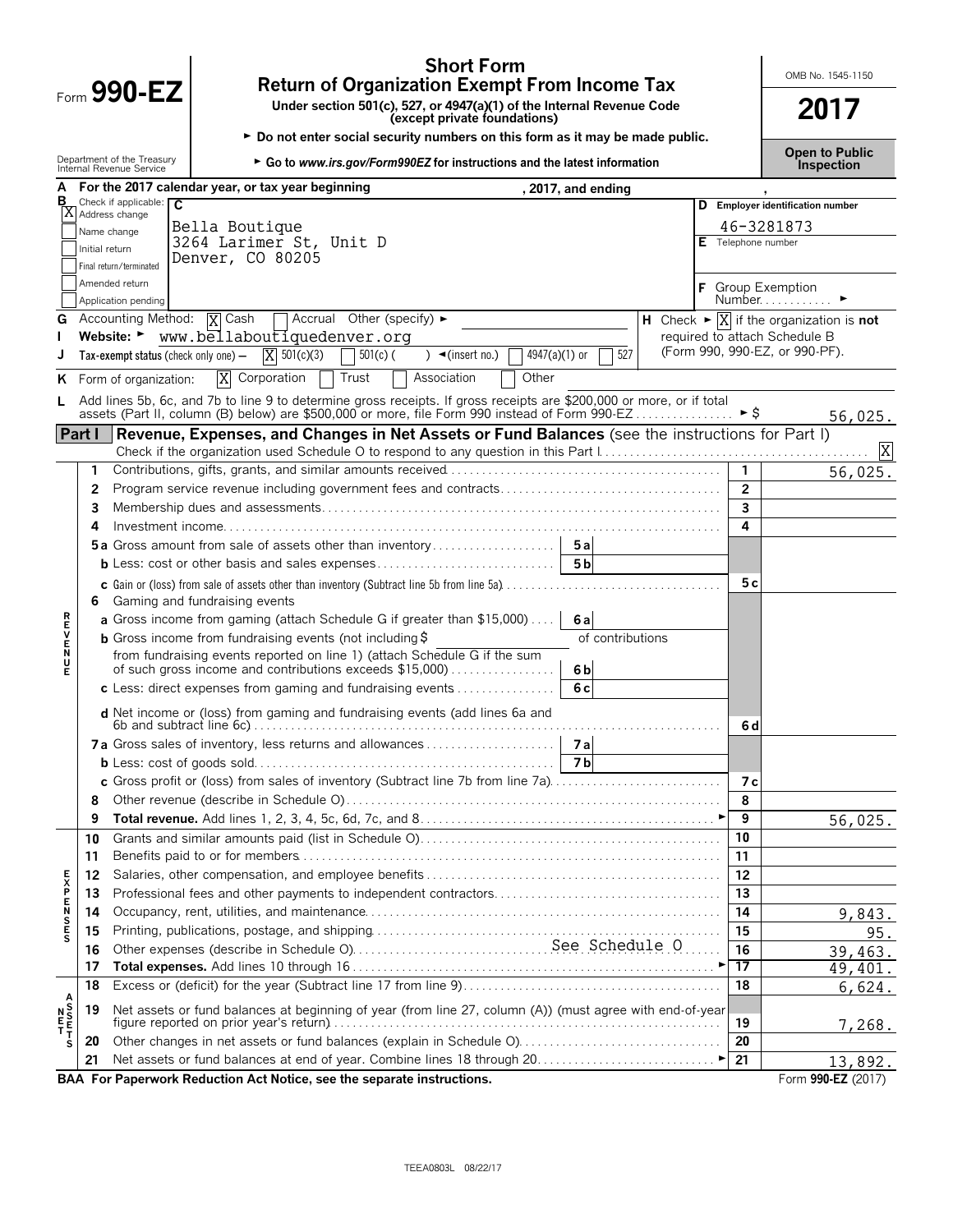|            | Form 990-EZ (2017) Bella Boutique                                                                                                                                                                                            |                                                                                                                                       |                                                      |                                                                                  | 46-3281873      | Page 2                                        |
|------------|------------------------------------------------------------------------------------------------------------------------------------------------------------------------------------------------------------------------------|---------------------------------------------------------------------------------------------------------------------------------------|------------------------------------------------------|----------------------------------------------------------------------------------|-----------------|-----------------------------------------------|
|            | <b>Part II Balance Sheets</b> (see the instructions for Part II)                                                                                                                                                             |                                                                                                                                       |                                                      |                                                                                  |                 |                                               |
|            |                                                                                                                                                                                                                              |                                                                                                                                       |                                                      | (A) Beginning of year                                                            |                 | (B) End of year                               |
| 22         |                                                                                                                                                                                                                              |                                                                                                                                       |                                                      | 7,268.                                                                           | 22              | 13,892.                                       |
| 23         |                                                                                                                                                                                                                              |                                                                                                                                       |                                                      |                                                                                  | 23              |                                               |
| 24         |                                                                                                                                                                                                                              |                                                                                                                                       |                                                      |                                                                                  | 24              |                                               |
| 25         |                                                                                                                                                                                                                              |                                                                                                                                       |                                                      | 7,268.                                                                           | 25              | 13,892.                                       |
| 26<br>27   | Net assets or fund balances (line 27 of column (B) must agree with line 21)                                                                                                                                                  |                                                                                                                                       |                                                      | 0.<br>7,268.                                                                     | 26<br>27        | 0.<br>13,892.                                 |
|            | <b>Part III</b> Statement of Program Service Accomplishments (see the instructions for Part III)                                                                                                                             |                                                                                                                                       |                                                      |                                                                                  |                 | <b>Expenses</b>                               |
|            |                                                                                                                                                                                                                              |                                                                                                                                       |                                                      |                                                                                  |                 | (Required for section 501                     |
|            | What is the organization's primary exempt purpose? See Schedule O                                                                                                                                                            |                                                                                                                                       |                                                      |                                                                                  |                 | $(c)(3)$ and 501 $(c)(4)$                     |
|            | Describe the organization's program service accomplishments for each of its three largest program services, as<br>measured by expenses. In a clear and concise manner, describe the services provided, the number of persons |                                                                                                                                       |                                                      |                                                                                  | for others.)    | organizations; optional                       |
|            | benefited, and other relevant information for each program title.                                                                                                                                                            |                                                                                                                                       |                                                      |                                                                                  |                 |                                               |
| 28         | See Schedule O                                                                                                                                                                                                               |                                                                                                                                       |                                                      |                                                                                  |                 |                                               |
|            |                                                                                                                                                                                                                              |                                                                                                                                       |                                                      |                                                                                  |                 |                                               |
|            | $-$ - - - - - - - - - - - $\frac{1}{\sqrt{1}}$ This amount includes foreign grants, check here $\frac{1}{\sqrt{1}}$<br>$\sqrt{G}$ rants $\overline{S}$                                                                       |                                                                                                                                       |                                                      |                                                                                  | 28 a            | 30,625.                                       |
| 29         |                                                                                                                                                                                                                              |                                                                                                                                       |                                                      |                                                                                  |                 |                                               |
|            |                                                                                                                                                                                                                              |                                                                                                                                       |                                                      |                                                                                  |                 |                                               |
|            |                                                                                                                                                                                                                              |                                                                                                                                       |                                                      |                                                                                  |                 |                                               |
|            | $G$ rants $\overline{S}$                                                                                                                                                                                                     | $\overline{a}$ ) If this amount includes foreign grants, check here $\overline{a}$ , $\overline{a}$ , $\overline{a}$ , $\overline{a}$ |                                                      |                                                                                  | 29a             |                                               |
| 30         |                                                                                                                                                                                                                              |                                                                                                                                       |                                                      |                                                                                  |                 |                                               |
|            |                                                                                                                                                                                                                              |                                                                                                                                       |                                                      |                                                                                  |                 |                                               |
|            | $G$ rants $\overline{S}$                                                                                                                                                                                                     | The This amount includes foreign grants, check here.                                                                                  |                                                      |                                                                                  | 30a             |                                               |
| 31         |                                                                                                                                                                                                                              |                                                                                                                                       |                                                      |                                                                                  |                 |                                               |
|            | (Grants \$                                                                                                                                                                                                                   | ) If this amount includes foreign grants, check here  ▶                                                                               |                                                      |                                                                                  | 31a             |                                               |
|            |                                                                                                                                                                                                                              |                                                                                                                                       |                                                      |                                                                                  | $\overline{32}$ | 30,625.                                       |
|            | Part IV   List of Officers, Directors, Trustees, and Key Employees (list each one even if not compensated - see the instructions for Part IV)                                                                                |                                                                                                                                       |                                                      |                                                                                  |                 |                                               |
|            |                                                                                                                                                                                                                              |                                                                                                                                       |                                                      |                                                                                  |                 |                                               |
|            | (a) Name and title                                                                                                                                                                                                           | (b) Average hours per<br>week devoted to                                                                                              | (c) Reportable compensation<br>(Forms W-2/1099-MISC) | (d) Health benefits,<br>contributions to employee<br>benefit plans, and deferred |                 | (e) Estimated amount of<br>other compensation |
|            |                                                                                                                                                                                                                              | position                                                                                                                              | (if not paid, enter -0-)                             | compensation                                                                     |                 |                                               |
|            | Karen Rogers _____________<br>Director                                                                                                                                                                                       | 3                                                                                                                                     | 0.                                                   |                                                                                  | 0.              | 0.                                            |
|            | Sally Shaughnessy ________                                                                                                                                                                                                   |                                                                                                                                       |                                                      |                                                                                  |                 |                                               |
|            | Director                                                                                                                                                                                                                     |                                                                                                                                       | 0.                                                   |                                                                                  | 0.              | 0.                                            |
|            | Ally Linkous                                                                                                                                                                                                                 |                                                                                                                                       |                                                      |                                                                                  |                 |                                               |
|            | Director                                                                                                                                                                                                                     | Δ                                                                                                                                     | 0                                                    |                                                                                  | 0               | 0.                                            |
|            | Starr Temple                                                                                                                                                                                                                 |                                                                                                                                       |                                                      |                                                                                  |                 |                                               |
|            | Director                                                                                                                                                                                                                     |                                                                                                                                       | 0 <sub>1</sub>                                       |                                                                                  | 0.              | 0.                                            |
|            | Tia Hunsperger<br>President                                                                                                                                                                                                  | 6                                                                                                                                     | 0 <sub>1</sub>                                       |                                                                                  | 0.              | $\boldsymbol{0}$ .                            |
|            | Beth Billingsley                                                                                                                                                                                                             |                                                                                                                                       |                                                      |                                                                                  |                 |                                               |
|            | Director                                                                                                                                                                                                                     |                                                                                                                                       | 0.                                                   |                                                                                  | 0.              | 0.                                            |
|            | Jennifer Dodson                                                                                                                                                                                                              |                                                                                                                                       |                                                      |                                                                                  |                 |                                               |
|            | Treasurer                                                                                                                                                                                                                    |                                                                                                                                       | 0 <sub>1</sub>                                       |                                                                                  | 0.              | 0.                                            |
|            |                                                                                                                                                                                                                              |                                                                                                                                       |                                                      |                                                                                  |                 |                                               |
|            |                                                                                                                                                                                                                              |                                                                                                                                       |                                                      |                                                                                  |                 |                                               |
|            |                                                                                                                                                                                                                              |                                                                                                                                       |                                                      |                                                                                  |                 |                                               |
|            |                                                                                                                                                                                                                              |                                                                                                                                       |                                                      |                                                                                  |                 |                                               |
|            |                                                                                                                                                                                                                              |                                                                                                                                       |                                                      |                                                                                  |                 |                                               |
|            |                                                                                                                                                                                                                              |                                                                                                                                       |                                                      |                                                                                  |                 |                                               |
|            |                                                                                                                                                                                                                              |                                                                                                                                       |                                                      |                                                                                  |                 |                                               |
|            |                                                                                                                                                                                                                              |                                                                                                                                       |                                                      |                                                                                  |                 |                                               |
|            |                                                                                                                                                                                                                              |                                                                                                                                       |                                                      |                                                                                  |                 |                                               |
|            |                                                                                                                                                                                                                              |                                                                                                                                       |                                                      |                                                                                  |                 |                                               |
|            |                                                                                                                                                                                                                              |                                                                                                                                       |                                                      |                                                                                  |                 |                                               |
|            |                                                                                                                                                                                                                              |                                                                                                                                       |                                                      |                                                                                  |                 |                                               |
| <b>BAA</b> |                                                                                                                                                                                                                              | TEEA0812L 08/22/17                                                                                                                    |                                                      |                                                                                  |                 | Form 990-EZ (2017)                            |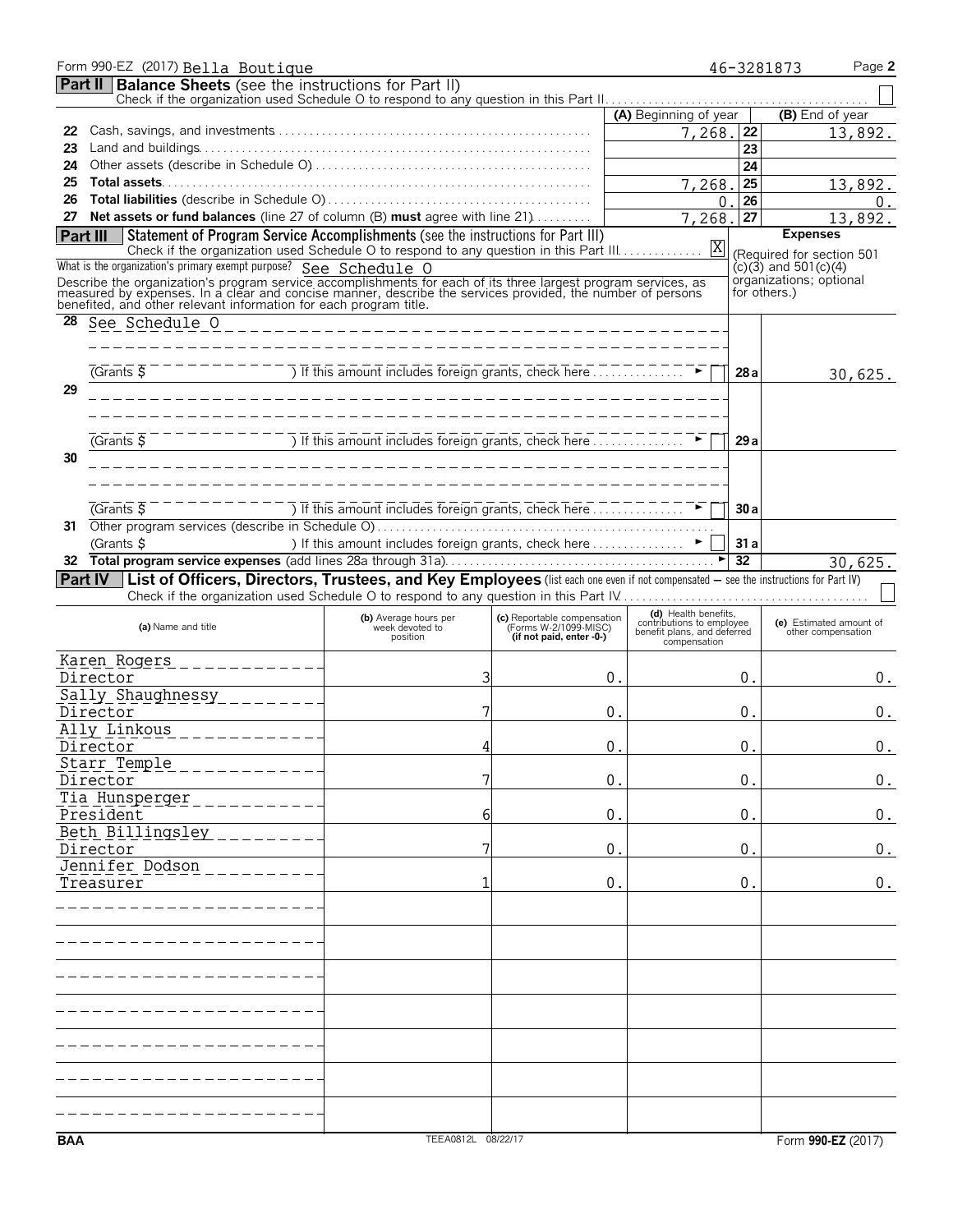|     | Form 990-EZ (2017) Bella Boutique<br>46-3281873                                                                                                                                                                                                                                                                                                                                                                                                                                                                                    |                 |            | Page 3  |
|-----|------------------------------------------------------------------------------------------------------------------------------------------------------------------------------------------------------------------------------------------------------------------------------------------------------------------------------------------------------------------------------------------------------------------------------------------------------------------------------------------------------------------------------------|-----------------|------------|---------|
|     | <b>Part V Other Information</b> (Note the Schedule A and personal benefit contract statement requirements in See Schedule O<br>the instructions for Part V.) Check if the organization used Schedule O to respond to any question in this Part V                                                                                                                                                                                                                                                                                   |                 |            |         |
| 33  | Did the organization engage in any significant activity not previously reported to the IRS?                                                                                                                                                                                                                                                                                                                                                                                                                                        |                 | <b>Yes</b> | No      |
|     | If 'Yes,' provide a detailed description of each activity in Schedule O.<br>Were any significant changes made to the organizing or governing documents? If 'Yes,' attach a conformed copy of the amended documents if they reflect                                                                                                                                                                                                                                                                                                 | 33              |            | X       |
| 34. |                                                                                                                                                                                                                                                                                                                                                                                                                                                                                                                                    | 34              |            | Χ       |
|     | 35 a Did the organization have unrelated business gross income of \$1,000 or more during the year from business activities                                                                                                                                                                                                                                                                                                                                                                                                         |                 |            |         |
|     |                                                                                                                                                                                                                                                                                                                                                                                                                                                                                                                                    | 35 a            |            | Χ       |
|     | b If 'Yes,' to line 35a, has the organization filed a Form 990-T for the year? If 'No,' provide an explanation in Schedule O                                                                                                                                                                                                                                                                                                                                                                                                       | 35 <sub>b</sub> |            |         |
|     | c Was the organization a section $501(c)(4)$ , $501(c)(5)$ , or $501(c)(6)$ organization subject to section 6033(e) notice,                                                                                                                                                                                                                                                                                                                                                                                                        | 35 c            |            | X       |
|     | 36 Did the organization undergo a liquidation, dissolution, termination, or significant                                                                                                                                                                                                                                                                                                                                                                                                                                            | 36              |            | X       |
|     | <b>37 a</b> Enter amount of political expenditures, direct or indirect, as described in the instructions. $\blacktriangleright$ <b>37 a</b><br>0.                                                                                                                                                                                                                                                                                                                                                                                  |                 |            |         |
|     |                                                                                                                                                                                                                                                                                                                                                                                                                                                                                                                                    | 37 b            |            | Χ       |
|     | 38 a Did the organization borrow from, or make any loans to, any officer, director, trustee, or key employee or were<br>any such loans made in a prior year and still outstanding at the end of the tax year covered by this return?                                                                                                                                                                                                                                                                                               | 38 a            |            | Χ       |
|     | <b>b</b> If 'Yes,' complete Schedule L, Part II and enter the total<br>38b<br>N/A                                                                                                                                                                                                                                                                                                                                                                                                                                                  |                 |            |         |
|     | 39 Section 501(c)(7) organizations. Enter:                                                                                                                                                                                                                                                                                                                                                                                                                                                                                         |                 |            |         |
|     | 39a<br>N/A                                                                                                                                                                                                                                                                                                                                                                                                                                                                                                                         |                 |            |         |
|     | 39 <sub>b</sub><br>N/A                                                                                                                                                                                                                                                                                                                                                                                                                                                                                                             |                 |            |         |
|     | 40 a Section 501(c)(3) organizations. Enter amount of tax imposed on the organization during the year under:                                                                                                                                                                                                                                                                                                                                                                                                                       |                 |            |         |
|     | section 4911 ►<br>0. ; section 4912 $\blacktriangleright$<br>0 : section 4955 $\blacktriangleright$<br>0.                                                                                                                                                                                                                                                                                                                                                                                                                          |                 |            |         |
|     | <b>b</b> Section 501(c)( $\overline{3}$ ), 501(c)(4), and 501(c)(29) organizations. Did the organization engage in any section 4958 excess<br>benefit transaction during the year, or did it engage in an excess benefit transaction in a prior year that has not been                                                                                                                                                                                                                                                             |                 |            |         |
|     | reported on any of its prior Forms 990 or 990-EZ? If 'Yes,' complete Schedule L, Part 1                                                                                                                                                                                                                                                                                                                                                                                                                                            | 40 b            |            | X       |
|     | c Section 501(c)(3), 501(c)(4), and 501(c)(29) organizations. Enter amount of tax imposed on organization managers or disqualified persons during the year under sections 4912, 4955, and 4958<br>$\boldsymbol{0}$ .                                                                                                                                                                                                                                                                                                               |                 |            |         |
|     | d Section 501(c)(3), 501(c)(4), and 501(c)(29) organizations. Enter amount of tax on line 40c reimbursed<br>0.                                                                                                                                                                                                                                                                                                                                                                                                                     |                 |            |         |
|     | e All organizations. At any time during the tax year, was the organization a party to a prohibited tax                                                                                                                                                                                                                                                                                                                                                                                                                             | 40 e            |            | X       |
| 41  | List the states with which a copy of this return is filed $\blacktriangleright$ None                                                                                                                                                                                                                                                                                                                                                                                                                                               |                 |            |         |
|     | 42 a The organization's<br>books are in care of $\blacktriangleright$<br>Jennifer Dodson<br>Telephone no. ► $(720) - 935 - 9623$<br>Located at $\triangleright$ 3264 Larimer St, Unit D Denver CO<br>$ZIP + 4$ > 80205<br><b>b</b> At any time during the calendar year, did the organization have an interest in or a signature or other authority over a<br>financial account in a foreign country (such as a bank account, securities account, or other financial account)?<br>If 'Yes,' enter the name of the foreign country: | 42 <sub>b</sub> | Yes        | No<br>X |
|     | See the instructions for exceptions and filing requirements for FinCEN Form 114, Report of Foreign Bank and Financial Accounts (FBAR).<br>c At any time during the calendar year, did the organization maintain an office outside the United States?                                                                                                                                                                                                                                                                               | 42 <sub>c</sub> |            | Χ       |

If 'Yes,' enter the name of the foreign country:

| 43                                                                                                                                                                                                                                     |                    |     | N/A |
|----------------------------------------------------------------------------------------------------------------------------------------------------------------------------------------------------------------------------------------|--------------------|-----|-----|
|                                                                                                                                                                                                                                        |                    |     | N/A |
|                                                                                                                                                                                                                                        |                    | Yes | No  |
| 44 a Did the organization maintain any donor advised funds during the year? If 'Yes,' Form 990 must be completed instead                                                                                                               |                    |     |     |
|                                                                                                                                                                                                                                        | 44 a               |     |     |
| <b>b</b> Did the organization operate one or more hospital facilities during the year? If 'Yes,' Form 990 must be completed                                                                                                            |                    |     |     |
| instead of Form 990-FZ                                                                                                                                                                                                                 | 44 b               |     |     |
|                                                                                                                                                                                                                                        | 44 c               |     |     |
|                                                                                                                                                                                                                                        |                    |     |     |
|                                                                                                                                                                                                                                        | 44 d               |     |     |
|                                                                                                                                                                                                                                        | 45 a               |     |     |
| <b>b</b> Did the organization receive any payment from or engage in any transaction with a controlled entity within the meaning of section 512(b)(13)? If 'Yes,'<br>Form 990 and Schedule R may need to be completed instead of Form 9 |                    |     |     |
|                                                                                                                                                                                                                                        | 45 b               |     |     |
| 08/22/17                                                                                                                                                                                                                               | Form 990-EZ (2017) |     |     |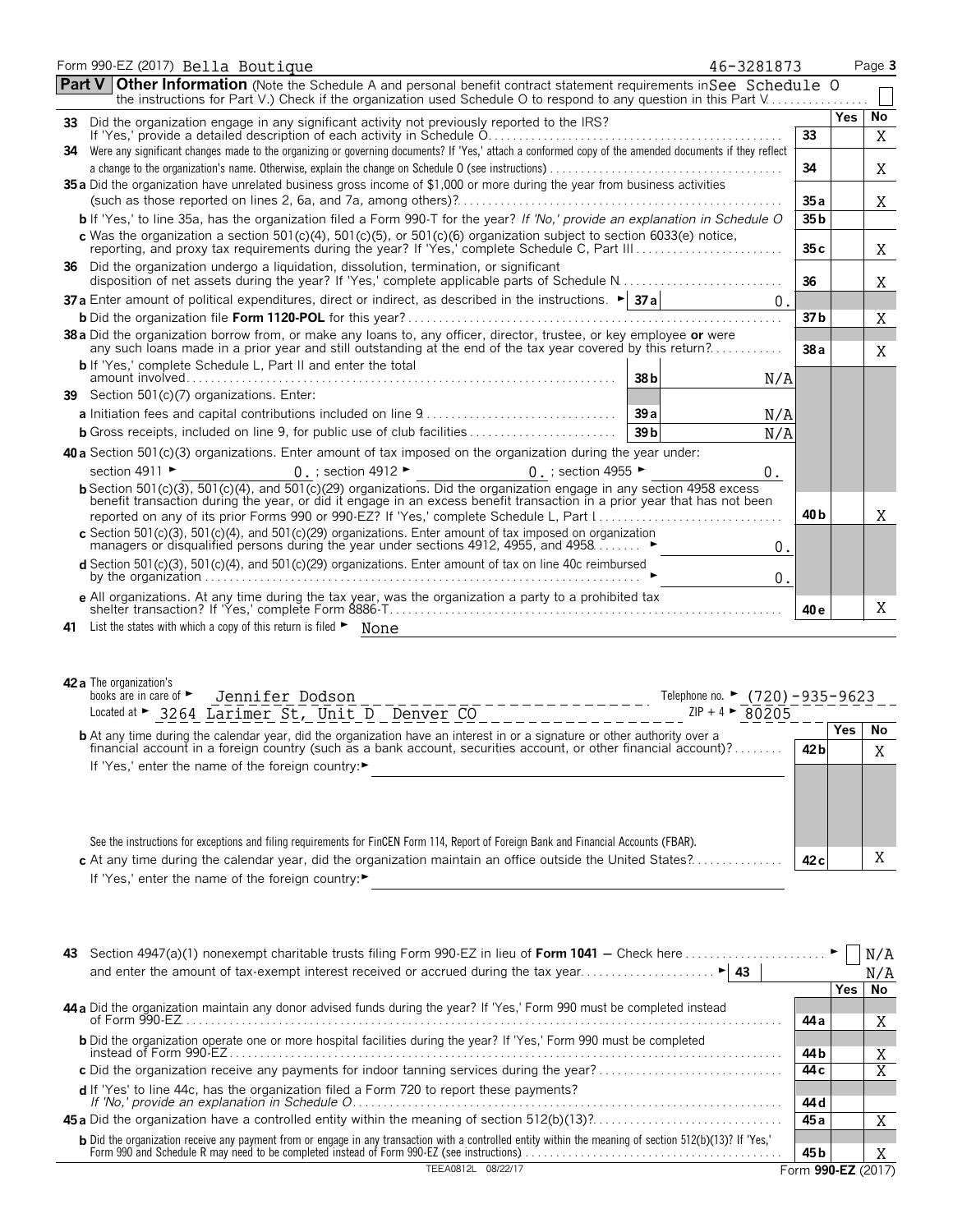|                                                                                                                                |      |                                                      |                                                                                                                                                                                                                         |                                                                                                                                                                                                                                                                                                                                                                                                                                                                                                                                                                                                                                                                                           |                                                                                                                                                                                                                                                                                                                                                                                                               | Page 4                                                                                                                                                                                           |
|--------------------------------------------------------------------------------------------------------------------------------|------|------------------------------------------------------|-------------------------------------------------------------------------------------------------------------------------------------------------------------------------------------------------------------------------|-------------------------------------------------------------------------------------------------------------------------------------------------------------------------------------------------------------------------------------------------------------------------------------------------------------------------------------------------------------------------------------------------------------------------------------------------------------------------------------------------------------------------------------------------------------------------------------------------------------------------------------------------------------------------------------------|---------------------------------------------------------------------------------------------------------------------------------------------------------------------------------------------------------------------------------------------------------------------------------------------------------------------------------------------------------------------------------------------------------------|--------------------------------------------------------------------------------------------------------------------------------------------------------------------------------------------------|
|                                                                                                                                |      |                                                      |                                                                                                                                                                                                                         |                                                                                                                                                                                                                                                                                                                                                                                                                                                                                                                                                                                                                                                                                           | <b>Yes</b>                                                                                                                                                                                                                                                                                                                                                                                                    | No                                                                                                                                                                                               |
|                                                                                                                                |      |                                                      |                                                                                                                                                                                                                         | 46                                                                                                                                                                                                                                                                                                                                                                                                                                                                                                                                                                                                                                                                                        |                                                                                                                                                                                                                                                                                                                                                                                                               | Χ                                                                                                                                                                                                |
| Section 501(c)(3) organizations only                                                                                           |      |                                                      |                                                                                                                                                                                                                         |                                                                                                                                                                                                                                                                                                                                                                                                                                                                                                                                                                                                                                                                                           |                                                                                                                                                                                                                                                                                                                                                                                                               |                                                                                                                                                                                                  |
|                                                                                                                                |      |                                                      |                                                                                                                                                                                                                         |                                                                                                                                                                                                                                                                                                                                                                                                                                                                                                                                                                                                                                                                                           |                                                                                                                                                                                                                                                                                                                                                                                                               | No                                                                                                                                                                                               |
|                                                                                                                                |      |                                                      |                                                                                                                                                                                                                         | 47                                                                                                                                                                                                                                                                                                                                                                                                                                                                                                                                                                                                                                                                                        |                                                                                                                                                                                                                                                                                                                                                                                                               | Χ                                                                                                                                                                                                |
|                                                                                                                                |      |                                                      |                                                                                                                                                                                                                         |                                                                                                                                                                                                                                                                                                                                                                                                                                                                                                                                                                                                                                                                                           |                                                                                                                                                                                                                                                                                                                                                                                                               | X                                                                                                                                                                                                |
|                                                                                                                                |      |                                                      |                                                                                                                                                                                                                         |                                                                                                                                                                                                                                                                                                                                                                                                                                                                                                                                                                                                                                                                                           |                                                                                                                                                                                                                                                                                                                                                                                                               | X                                                                                                                                                                                                |
|                                                                                                                                |      |                                                      |                                                                                                                                                                                                                         |                                                                                                                                                                                                                                                                                                                                                                                                                                                                                                                                                                                                                                                                                           |                                                                                                                                                                                                                                                                                                                                                                                                               |                                                                                                                                                                                                  |
| (b) Average hours<br>per week devoted<br>to position                                                                           |      | (d) Health benefits.<br>compensation                 |                                                                                                                                                                                                                         |                                                                                                                                                                                                                                                                                                                                                                                                                                                                                                                                                                                                                                                                                           |                                                                                                                                                                                                                                                                                                                                                                                                               |                                                                                                                                                                                                  |
|                                                                                                                                |      |                                                      |                                                                                                                                                                                                                         |                                                                                                                                                                                                                                                                                                                                                                                                                                                                                                                                                                                                                                                                                           |                                                                                                                                                                                                                                                                                                                                                                                                               |                                                                                                                                                                                                  |
|                                                                                                                                |      |                                                      |                                                                                                                                                                                                                         |                                                                                                                                                                                                                                                                                                                                                                                                                                                                                                                                                                                                                                                                                           |                                                                                                                                                                                                                                                                                                                                                                                                               |                                                                                                                                                                                                  |
|                                                                                                                                |      |                                                      |                                                                                                                                                                                                                         |                                                                                                                                                                                                                                                                                                                                                                                                                                                                                                                                                                                                                                                                                           |                                                                                                                                                                                                                                                                                                                                                                                                               |                                                                                                                                                                                                  |
|                                                                                                                                |      |                                                      |                                                                                                                                                                                                                         |                                                                                                                                                                                                                                                                                                                                                                                                                                                                                                                                                                                                                                                                                           |                                                                                                                                                                                                                                                                                                                                                                                                               |                                                                                                                                                                                                  |
|                                                                                                                                |      |                                                      |                                                                                                                                                                                                                         |                                                                                                                                                                                                                                                                                                                                                                                                                                                                                                                                                                                                                                                                                           |                                                                                                                                                                                                                                                                                                                                                                                                               |                                                                                                                                                                                                  |
| f Total number of other employees paid over \$100,000 ▶<br>compensation from the organization. If there is none, enter 'None.' |      |                                                      |                                                                                                                                                                                                                         |                                                                                                                                                                                                                                                                                                                                                                                                                                                                                                                                                                                                                                                                                           |                                                                                                                                                                                                                                                                                                                                                                                                               |                                                                                                                                                                                                  |
| (a) Name and business address of each independent contractor                                                                   |      |                                                      |                                                                                                                                                                                                                         |                                                                                                                                                                                                                                                                                                                                                                                                                                                                                                                                                                                                                                                                                           |                                                                                                                                                                                                                                                                                                                                                                                                               |                                                                                                                                                                                                  |
|                                                                                                                                |      |                                                      |                                                                                                                                                                                                                         |                                                                                                                                                                                                                                                                                                                                                                                                                                                                                                                                                                                                                                                                                           |                                                                                                                                                                                                                                                                                                                                                                                                               |                                                                                                                                                                                                  |
|                                                                                                                                |      |                                                      |                                                                                                                                                                                                                         |                                                                                                                                                                                                                                                                                                                                                                                                                                                                                                                                                                                                                                                                                           |                                                                                                                                                                                                                                                                                                                                                                                                               |                                                                                                                                                                                                  |
|                                                                                                                                |      |                                                      |                                                                                                                                                                                                                         |                                                                                                                                                                                                                                                                                                                                                                                                                                                                                                                                                                                                                                                                                           |                                                                                                                                                                                                                                                                                                                                                                                                               |                                                                                                                                                                                                  |
|                                                                                                                                |      |                                                      |                                                                                                                                                                                                                         |                                                                                                                                                                                                                                                                                                                                                                                                                                                                                                                                                                                                                                                                                           |                                                                                                                                                                                                                                                                                                                                                                                                               |                                                                                                                                                                                                  |
|                                                                                                                                |      |                                                      |                                                                                                                                                                                                                         |                                                                                                                                                                                                                                                                                                                                                                                                                                                                                                                                                                                                                                                                                           |                                                                                                                                                                                                                                                                                                                                                                                                               |                                                                                                                                                                                                  |
|                                                                                                                                |      |                                                      |                                                                                                                                                                                                                         |                                                                                                                                                                                                                                                                                                                                                                                                                                                                                                                                                                                                                                                                                           |                                                                                                                                                                                                                                                                                                                                                                                                               |                                                                                                                                                                                                  |
|                                                                                                                                |      |                                                      |                                                                                                                                                                                                                         |                                                                                                                                                                                                                                                                                                                                                                                                                                                                                                                                                                                                                                                                                           |                                                                                                                                                                                                                                                                                                                                                                                                               |                                                                                                                                                                                                  |
|                                                                                                                                |      |                                                      |                                                                                                                                                                                                                         |                                                                                                                                                                                                                                                                                                                                                                                                                                                                                                                                                                                                                                                                                           |                                                                                                                                                                                                                                                                                                                                                                                                               |                                                                                                                                                                                                  |
|                                                                                                                                |      |                                                      |                                                                                                                                                                                                                         |                                                                                                                                                                                                                                                                                                                                                                                                                                                                                                                                                                                                                                                                                           |                                                                                                                                                                                                                                                                                                                                                                                                               |                                                                                                                                                                                                  |
|                                                                                                                                |      |                                                      |                                                                                                                                                                                                                         |                                                                                                                                                                                                                                                                                                                                                                                                                                                                                                                                                                                                                                                                                           |                                                                                                                                                                                                                                                                                                                                                                                                               | No                                                                                                                                                                                               |
|                                                                                                                                |      |                                                      |                                                                                                                                                                                                                         |                                                                                                                                                                                                                                                                                                                                                                                                                                                                                                                                                                                                                                                                                           |                                                                                                                                                                                                                                                                                                                                                                                                               |                                                                                                                                                                                                  |
|                                                                                                                                |      | Date                                                 |                                                                                                                                                                                                                         |                                                                                                                                                                                                                                                                                                                                                                                                                                                                                                                                                                                                                                                                                           |                                                                                                                                                                                                                                                                                                                                                                                                               |                                                                                                                                                                                                  |
|                                                                                                                                |      |                                                      |                                                                                                                                                                                                                         |                                                                                                                                                                                                                                                                                                                                                                                                                                                                                                                                                                                                                                                                                           |                                                                                                                                                                                                                                                                                                                                                                                                               |                                                                                                                                                                                                  |
|                                                                                                                                |      |                                                      |                                                                                                                                                                                                                         |                                                                                                                                                                                                                                                                                                                                                                                                                                                                                                                                                                                                                                                                                           |                                                                                                                                                                                                                                                                                                                                                                                                               |                                                                                                                                                                                                  |
| Preparer's signature                                                                                                           | Date |                                                      | <b>PTIN</b>                                                                                                                                                                                                             |                                                                                                                                                                                                                                                                                                                                                                                                                                                                                                                                                                                                                                                                                           |                                                                                                                                                                                                                                                                                                                                                                                                               |                                                                                                                                                                                                  |
| Chyla Graham                                                                                                                   |      | Check<br>if<br>self-employed                         | P02016884                                                                                                                                                                                                               |                                                                                                                                                                                                                                                                                                                                                                                                                                                                                                                                                                                                                                                                                           |                                                                                                                                                                                                                                                                                                                                                                                                               |                                                                                                                                                                                                  |
| CNRG Accounting Advisory, LLC                                                                                                  |      |                                                      |                                                                                                                                                                                                                         |                                                                                                                                                                                                                                                                                                                                                                                                                                                                                                                                                                                                                                                                                           |                                                                                                                                                                                                                                                                                                                                                                                                               |                                                                                                                                                                                                  |
| 2373 Central Park Blvd, Unit 100                                                                                               |      | Firm's EIN                                           |                                                                                                                                                                                                                         | 81-1585294                                                                                                                                                                                                                                                                                                                                                                                                                                                                                                                                                                                                                                                                                |                                                                                                                                                                                                                                                                                                                                                                                                               |                                                                                                                                                                                                  |
| CO 80238<br>May the IRS discuss this return with the preparer shown above? See instructions                                    |      | Phone no.                                            | 844-932-2674                                                                                                                                                                                                            | X Yes                                                                                                                                                                                                                                                                                                                                                                                                                                                                                                                                                                                                                                                                                     |                                                                                                                                                                                                                                                                                                                                                                                                               | No                                                                                                                                                                                               |
|                                                                                                                                |      | (c) Reportable compensation<br>(Forms W-2/1099-MISC) | (b) Type of service<br>d Total number of other independent contractors each receiving over \$100,000<br>Did the organization complete Schedule A? Note: All section $501(c)(3)$ organizations must attach a<br>Director | Did the organization engage, directly or indirectly, in political campaign activities on behalf of or in opposition to<br>Did the organization engage in lobbying activities or have a section 501(h) election in effect during the tax year? If 'Yes,'<br>Is the organization a school as described in section 170(b)(1)(A)(ii)? If 'Yes,' complete Schedule E<br>Complete this table for the organization's five highest compensated employees (other than officers, directors, trustees and key<br>employees) who each received more than \$100,000 of compensation from the organization. If there is none, enter 'None.'<br>contributions to employee<br>benefit plans, and deferred | 46-3281873<br>48<br>49 a<br>49 b<br>Complete this table for the organization's five highest compensated independent contractors who each received more than \$100,000 of<br>Under penalties of perjury, I declare that I have examined this return, including accompanying schedules and statements, and to the best of my knowledge and belief, it is<br>true, correct, and complete. Declaration of prepare | All section 501(c)(3) organizations must answer questions 47-49b and 52, and complete the tables<br>Yes<br>(e) Estimated amount of<br>other compensation<br>(c) Compensation<br>X <sub>Yes</sub> |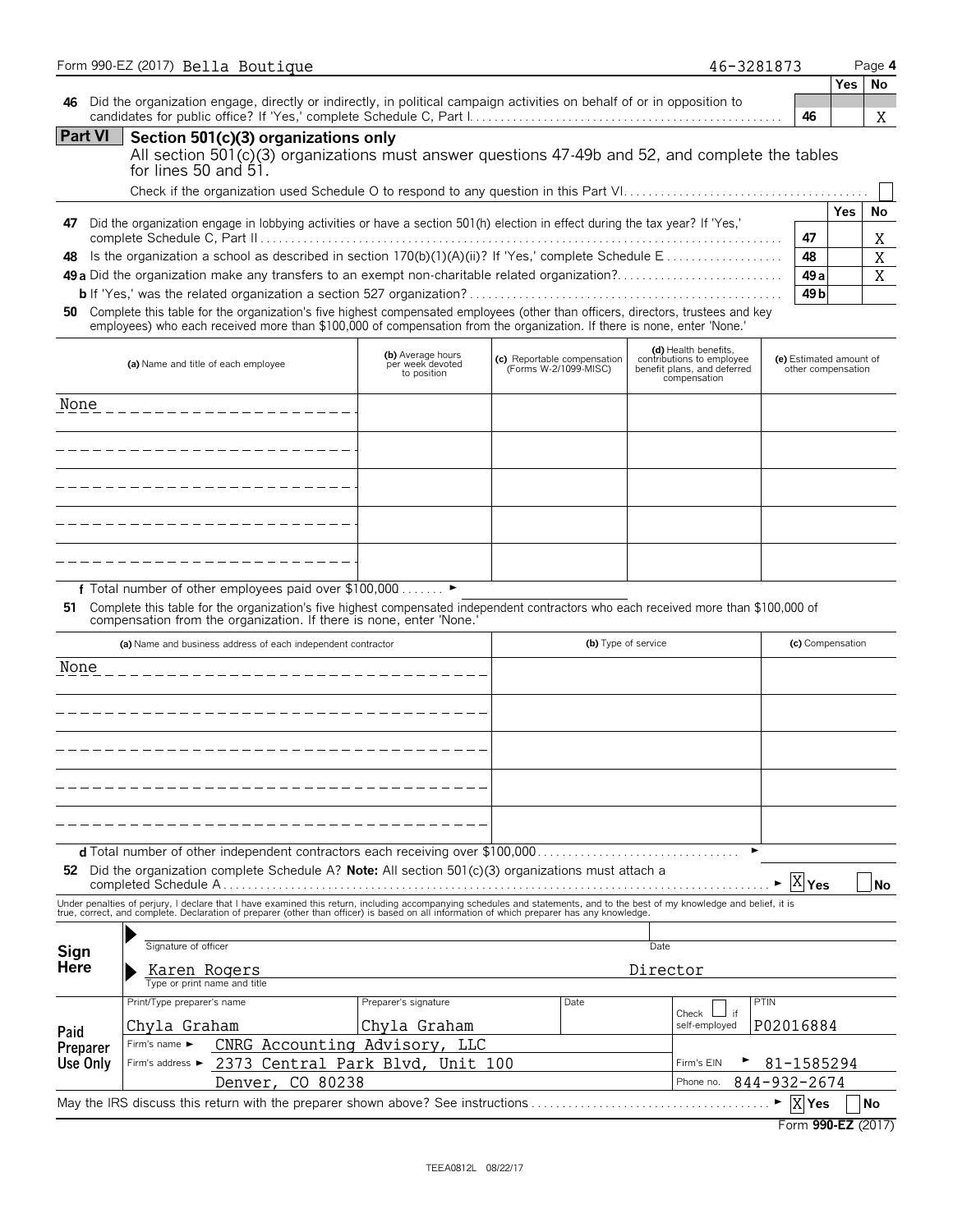# **CHEDULE A** Public Charity Status and Public Support<br>
(Form 990 or 990-EZ) Complete if the organization is a section 501(c)(3) organization or a section

**COMPOUTE A**<br>(Form 990 or 990-EZ) Complete if the organization is a section 501(c)(3) organization or a section<br>4947(a)(1) nonexempt charitable trust.

► Attach to Form 990 or Form 990-EZ.<br>gov/Form990 for instructions and the latest information. **Democial conducts** inspection Department of the Treasury  $\rightarrow$  Go to *www.irs.gov/Form990 for instructions and the latest information.* 

| . . | .                             |  |  |
|-----|-------------------------------|--|--|
|     |                               |  |  |
|     | <b>INCHER REVENUE OFIVILE</b> |  |  |

| Name of the organization                                                                                                                                                                                                                                |                                                                                                               |                                                      |     |                                          | <b>Employer identification number</b> |                            |  |  |  |
|---------------------------------------------------------------------------------------------------------------------------------------------------------------------------------------------------------------------------------------------------------|---------------------------------------------------------------------------------------------------------------|------------------------------------------------------|-----|------------------------------------------|---------------------------------------|----------------------------|--|--|--|
| Bella Boutique                                                                                                                                                                                                                                          | 46-3281873<br>Reason for Public Charity Status (All organizations must complete this part.) See instructions. |                                                      |     |                                          |                                       |                            |  |  |  |
| Part I                                                                                                                                                                                                                                                  |                                                                                                               |                                                      |     |                                          |                                       |                            |  |  |  |
| The organization is not a private foundation because it is: (For lines 1 through 12, check only one box.)                                                                                                                                               |                                                                                                               |                                                      |     |                                          |                                       |                            |  |  |  |
| A church, convention of churches, or association of churches described in section 170(b)(1)(A)(i).<br>1                                                                                                                                                 |                                                                                                               |                                                      |     |                                          |                                       |                            |  |  |  |
| 2<br>A school described in section 170(b)(1)(A)(ii). (Attach Schedule E (Form 990 or 990-EZ).)                                                                                                                                                          |                                                                                                               |                                                      |     |                                          |                                       |                            |  |  |  |
| 3<br>A hospital or a cooperative hospital service organization described in section 170(b)(1)(A)(iii).                                                                                                                                                  |                                                                                                               |                                                      |     |                                          |                                       |                            |  |  |  |
| A medical research organization operated in conjunction with a hospital described in section 170(b)(1)(A)(iii). Enter the hospital's<br>4                                                                                                               |                                                                                                               |                                                      |     |                                          |                                       |                            |  |  |  |
| name, city, and state:                                                                                                                                                                                                                                  |                                                                                                               |                                                      |     |                                          |                                       |                            |  |  |  |
| 5<br>An organization operated for the benefit of a college or university owned or operated by a governmental unit described in<br>section 170(b)(1)(A)(iv). (Complete Part II.)                                                                         |                                                                                                               |                                                      |     |                                          |                                       |                            |  |  |  |
| 6<br>A federal, state, or local government or governmental unit described in section 170(b)(1)(A)(v).                                                                                                                                                   |                                                                                                               |                                                      |     |                                          |                                       |                            |  |  |  |
| 7<br>X<br>An organization that normally receives a substantial part of its support from a governmental unit or from the general public described<br>in section 170(b)(1)(A)(vi). (Complete Part II.)                                                    |                                                                                                               |                                                      |     |                                          |                                       |                            |  |  |  |
| A community trust described in section 170(b)(1)(A)(vi). (Complete Part II.)<br>8                                                                                                                                                                       |                                                                                                               |                                                      |     |                                          |                                       |                            |  |  |  |
| An agricultural research organization described in section 170(b)(1)(A)(ix) operated in conjunction with a land-grant college<br>9                                                                                                                      |                                                                                                               |                                                      |     |                                          |                                       |                            |  |  |  |
| or university or a non-land-grant college of agriculture (see instructions). Enter the name, city, and state of the college or                                                                                                                          |                                                                                                               |                                                      |     |                                          |                                       |                            |  |  |  |
| university:                                                                                                                                                                                                                                             |                                                                                                               | ____________________________                         |     |                                          |                                       |                            |  |  |  |
| 10<br>An organization that normally receives: (1) more than 33-1/3% of its support from contributions, membership fees, and gross receipts                                                                                                              |                                                                                                               |                                                      |     |                                          |                                       |                            |  |  |  |
| from activities related to its exempt functions—subject to certain exceptions, and (2) no more than 33-1/3% of its support from gross                                                                                                                   |                                                                                                               |                                                      |     |                                          |                                       |                            |  |  |  |
| investment income and unrelated business taxable income (less section 511 tax) from businesses acquired by the organization after<br>June 30, 1975. See section 509(a)(2). (Complete Part III.)                                                         |                                                                                                               |                                                      |     |                                          |                                       |                            |  |  |  |
| An organization organized and operated exclusively to test for public safety. See section 509(a)(4).<br>11                                                                                                                                              |                                                                                                               |                                                      |     |                                          |                                       |                            |  |  |  |
| 12<br>An organization organized and operated exclusively for the benefit of, to perform the functions of, or to carry out the purposes of one                                                                                                           |                                                                                                               |                                                      |     |                                          |                                       |                            |  |  |  |
| or more publicly supported organizations described in section 509(a)(1) or section 509(a)(2). See section 509(a)(3). Check the box in<br>lines 12a through 12d that describes the type of supporting organization and complete lines 12e, 12f, and 12g. |                                                                                                               |                                                      |     |                                          |                                       |                            |  |  |  |
| Type I. A supporting organization operated, supervised, or controlled by its supported organization(s), typically by giving the supported<br>а                                                                                                          |                                                                                                               |                                                      |     |                                          |                                       |                            |  |  |  |
| organization(s) the power to regularly appoint or elect a majority of the directors or trustees of the supporting organization. You must<br>complete Part IV, Sections A and B.                                                                         |                                                                                                               |                                                      |     |                                          |                                       |                            |  |  |  |
| b<br>Type II. A supporting organization supervised or controlled in connection with its supported organization(s), by having control or                                                                                                                 |                                                                                                               |                                                      |     |                                          |                                       |                            |  |  |  |
| management of the supporting organization vested in the same persons that control or manage the supported organization(s). You<br>must complete Part IV, Sections A and C.                                                                              |                                                                                                               |                                                      |     |                                          |                                       |                            |  |  |  |
| с                                                                                                                                                                                                                                                       |                                                                                                               |                                                      |     |                                          |                                       |                            |  |  |  |
| Type III functionally integrated. A supporting organization operated in connection with, and functionally integrated with, its supported organization(s) (see instructions). You must complete Part IV, Sections A, D, and E.                           |                                                                                                               |                                                      |     |                                          |                                       |                            |  |  |  |
| d<br>Type III non-functionally integrated. A supporting organization operated in connection with its supported organization(s) that is not functionally integrated. The organization generally must satisfy a distribution requirem                     |                                                                                                               |                                                      |     |                                          |                                       |                            |  |  |  |
| instructions). You must complete Part IV, Sections A and D, and Part V.                                                                                                                                                                                 |                                                                                                               |                                                      |     |                                          |                                       |                            |  |  |  |
| Check this box if the organization received a written determination from the IRS that it is a Type I, Type II, Type III functionally<br>е                                                                                                               |                                                                                                               |                                                      |     |                                          |                                       |                            |  |  |  |
| integrated, or Type III non-functionally integrated supporting organization.                                                                                                                                                                            |                                                                                                               |                                                      |     |                                          |                                       |                            |  |  |  |
| f                                                                                                                                                                                                                                                       |                                                                                                               |                                                      |     |                                          |                                       |                            |  |  |  |
| g Provide the following information about the supported organization(s).                                                                                                                                                                                |                                                                                                               |                                                      |     |                                          |                                       |                            |  |  |  |
| (i) Name of supported organization                                                                                                                                                                                                                      | $(ii)$ $EIN$                                                                                                  | (iii) Type of organization                           |     | (iv) Is the                              | (v) Amount of monetary                | (vi) Amount of other       |  |  |  |
|                                                                                                                                                                                                                                                         |                                                                                                               | described on lines 1-10<br>above (see instructions)) |     | organization listed<br>in your governing | support (see instructions)            | support (see instructions) |  |  |  |
|                                                                                                                                                                                                                                                         |                                                                                                               |                                                      |     | document?                                |                                       |                            |  |  |  |
|                                                                                                                                                                                                                                                         |                                                                                                               |                                                      | Yes | No                                       |                                       |                            |  |  |  |
|                                                                                                                                                                                                                                                         |                                                                                                               |                                                      |     |                                          |                                       |                            |  |  |  |
| (A)                                                                                                                                                                                                                                                     |                                                                                                               |                                                      |     |                                          |                                       |                            |  |  |  |
|                                                                                                                                                                                                                                                         |                                                                                                               |                                                      |     |                                          |                                       |                            |  |  |  |
| (B)                                                                                                                                                                                                                                                     |                                                                                                               |                                                      |     |                                          |                                       |                            |  |  |  |
|                                                                                                                                                                                                                                                         |                                                                                                               |                                                      |     |                                          |                                       |                            |  |  |  |
| (C)                                                                                                                                                                                                                                                     |                                                                                                               |                                                      |     |                                          |                                       |                            |  |  |  |
|                                                                                                                                                                                                                                                         |                                                                                                               |                                                      |     |                                          |                                       |                            |  |  |  |
| (D)                                                                                                                                                                                                                                                     |                                                                                                               |                                                      |     |                                          |                                       |                            |  |  |  |
|                                                                                                                                                                                                                                                         |                                                                                                               |                                                      |     |                                          |                                       |                            |  |  |  |
| (E)                                                                                                                                                                                                                                                     |                                                                                                               |                                                      |     |                                          |                                       |                            |  |  |  |
|                                                                                                                                                                                                                                                         |                                                                                                               |                                                      |     |                                          |                                       |                            |  |  |  |
| Total                                                                                                                                                                                                                                                   |                                                                                                               |                                                      |     |                                          |                                       |                            |  |  |  |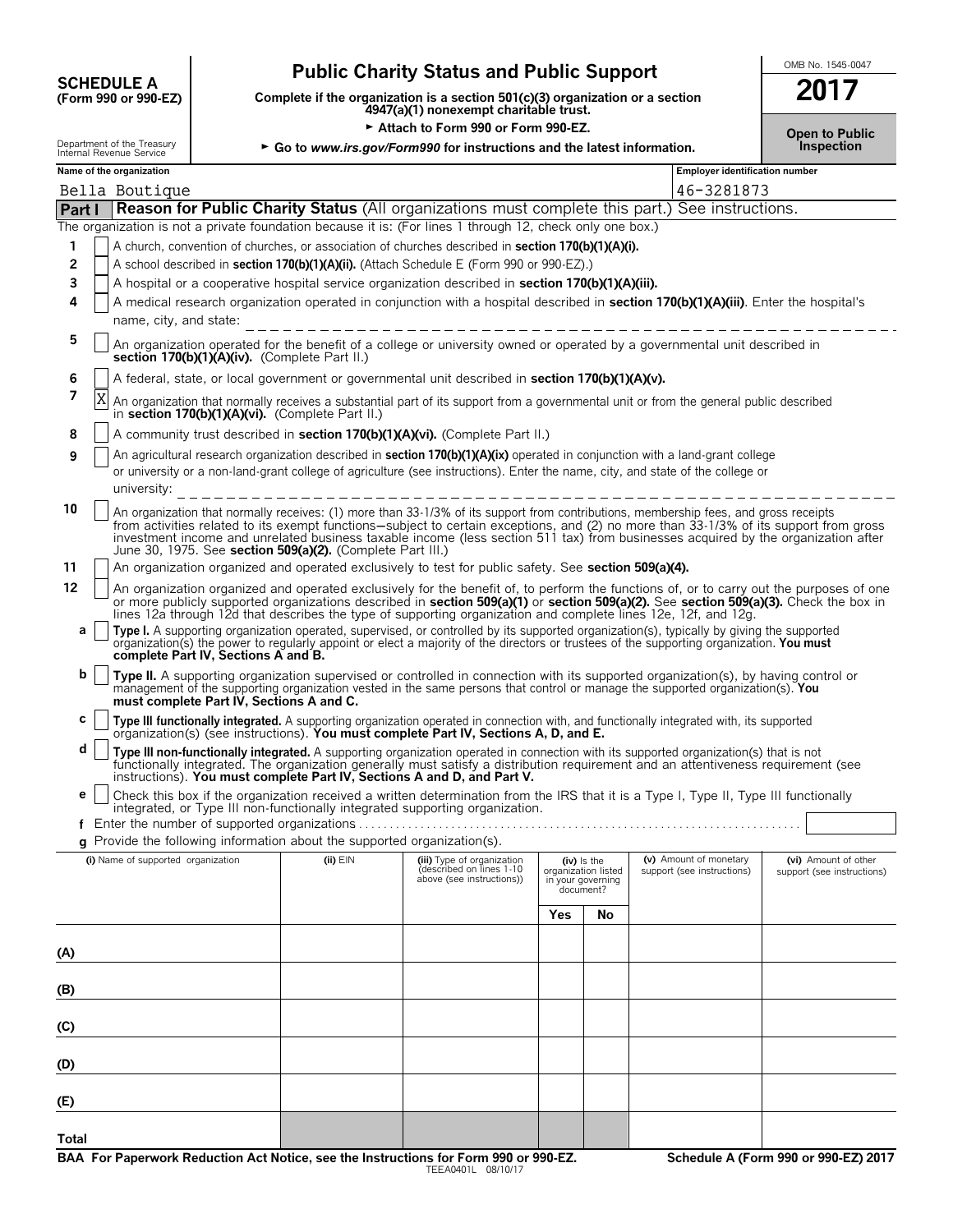|     | <b>Section A. Public Support</b>                                                                                                                                                                                                                                                                                                                                                                           |            |            |            |            |            |           |
|-----|------------------------------------------------------------------------------------------------------------------------------------------------------------------------------------------------------------------------------------------------------------------------------------------------------------------------------------------------------------------------------------------------------------|------------|------------|------------|------------|------------|-----------|
|     | Calendar year (or fiscal year<br>beginning in) $\rightarrow$                                                                                                                                                                                                                                                                                                                                               | (a) $2013$ | (b) $2014$ | $(c)$ 2015 | $(d)$ 2016 | (e) $2017$ | (f) Total |
| 1.  | Gifts, grants, contributions, and<br>membership fees received. (Do not<br>include any 'unusual grants.'). $\dots$                                                                                                                                                                                                                                                                                          |            | 1,248.     |            |            | 25,400.    | 26,648.   |
|     | 2 Tax revenues levied for the<br>organization's benefit and<br>either paid to or expended<br>on its behalf                                                                                                                                                                                                                                                                                                 |            |            |            |            |            | $0$ .     |
| 3   | The value of services or<br>facilities furnished by a<br>governmental unit to the<br>organization without charge                                                                                                                                                                                                                                                                                           |            |            |            |            |            | 0.        |
| 4   | Total. Add lines 1 through 3                                                                                                                                                                                                                                                                                                                                                                               | 0.         | 1,248.     | $0$ .      | 0.         | 25,400.    | 26,648.   |
| 5.  | The portion of total<br>contributions by each person<br>(other than a governmental<br>unit or publicly supported<br>organization) included on line 1<br>that exceeds 2% of the amount<br>shown on line 11, column (f)                                                                                                                                                                                      |            |            |            |            |            | $0_{.}$   |
| 6.  | <b>Public support.</b> Subtract line 5<br>from line $4$                                                                                                                                                                                                                                                                                                                                                    |            |            |            |            |            | 26,648.   |
|     | <b>Section B. Total Support</b>                                                                                                                                                                                                                                                                                                                                                                            |            |            |            |            |            |           |
|     | Calendar year (or fiscal year<br>beginning in) $\rightarrow$                                                                                                                                                                                                                                                                                                                                               | (a) $2013$ | (b) $2014$ | $(c)$ 2015 | $(d)$ 2016 | (e) $2017$ | (f) Total |
|     | <b>7</b> Amounts from line $4, \ldots, \ldots$                                                                                                                                                                                                                                                                                                                                                             | 0.         | 1,248.     | $0$ .      | 0.         | 25,400.    | 26,648.   |
| 8   | Gross income from interest,<br>dividends, payments received<br>on securities loans, rents,<br>royalties, and income from<br>similar sources                                                                                                                                                                                                                                                                |            |            |            |            |            | $0$ .     |
| 9   | Net income from unrelated<br>business activities, whether or<br>not the business is regularly<br>carried on                                                                                                                                                                                                                                                                                                |            |            |            |            |            | $0$ .     |
| 10  | Other income. Do not include<br>gain or loss from the sale of<br>capital assets (Explain in                                                                                                                                                                                                                                                                                                                |            |            |            |            |            | $0$ .     |
|     | 11 Total support. Add lines 7                                                                                                                                                                                                                                                                                                                                                                              |            |            |            |            |            | 26,648.   |
| 12. |                                                                                                                                                                                                                                                                                                                                                                                                            |            |            |            |            | 12         | 0.        |
| 13  | First five years. If the Form 990 is for the organization's first, second, third, fourth, or fifth tax year as a section 501(c)(3)                                                                                                                                                                                                                                                                         |            |            |            |            |            | X         |
|     | <b>Section C. Computation of Public Support Percentage</b>                                                                                                                                                                                                                                                                                                                                                 |            |            |            |            |            |           |
| 14  |                                                                                                                                                                                                                                                                                                                                                                                                            |            |            |            |            |            | %         |
| 15  |                                                                                                                                                                                                                                                                                                                                                                                                            |            |            |            |            | 15         | %         |
|     | 16a 33-1/3% support test-2017. If the organization did not check the box on line 13, and line 14 is 33-1/3% or more, check this box                                                                                                                                                                                                                                                                        |            |            |            |            |            |           |
|     | b 33-1/3% support test-2016. If the organization did not check a box on line 13 or 16a, and line 15 is 33-1/3% or more, check this box                                                                                                                                                                                                                                                                     |            |            |            |            |            |           |
|     | 17a 10%-facts-and-circumstances test-2017. If the organization did not check a box on line 13, 16a, or 16b, and line 14 is 10%<br>or more, and if the organization meets the 'facts-and-circumstances' test, check this box and stop here. Explain in Part VI how<br>the organization meets the 'facts-and-circumstances' test. The organization qualifies as a publicly supported organization            |            |            |            |            |            |           |
|     | <b>b 10%-facts-and-circumstances test-2016.</b> If the organization did not check a box on line 13, 16a, 16b, or 17a, and line 15 is 10%<br>or more, and if the organization meets the 'facts-and-circumstances' test, check this box and stop here. Explain in Part VI how the<br>organization meets the 'facts and circumstances' test. The organization qualifies as a publicly supported organization. |            |            |            |            |            |           |
|     | 18 Private foundation. If the organization did not check a box on line 13, 16a, 16b, 17a, or 17b, check this box and see instructions                                                                                                                                                                                                                                                                      |            |            |            |            |            |           |

**BAA Schedule A (Form 990 or 990-EZ) 2017**

| Schedule A (Form 990 or 990-EZ) 2017 | Bella Boutique | 46-328187^ | Page 2 |
|--------------------------------------|----------------|------------|--------|
|--------------------------------------|----------------|------------|--------|

**Part II Support Schedule for Organizations Described in Sections 170(b)(1)(A)(iv) and 170(b)(1)(A)(vi)** (Complete only if you checked the box on line 5, 7, or 8 of Part I or if the organization failed to qualify under Part III. If the organization fails to qualify under the tests listed below, please complete Part III.)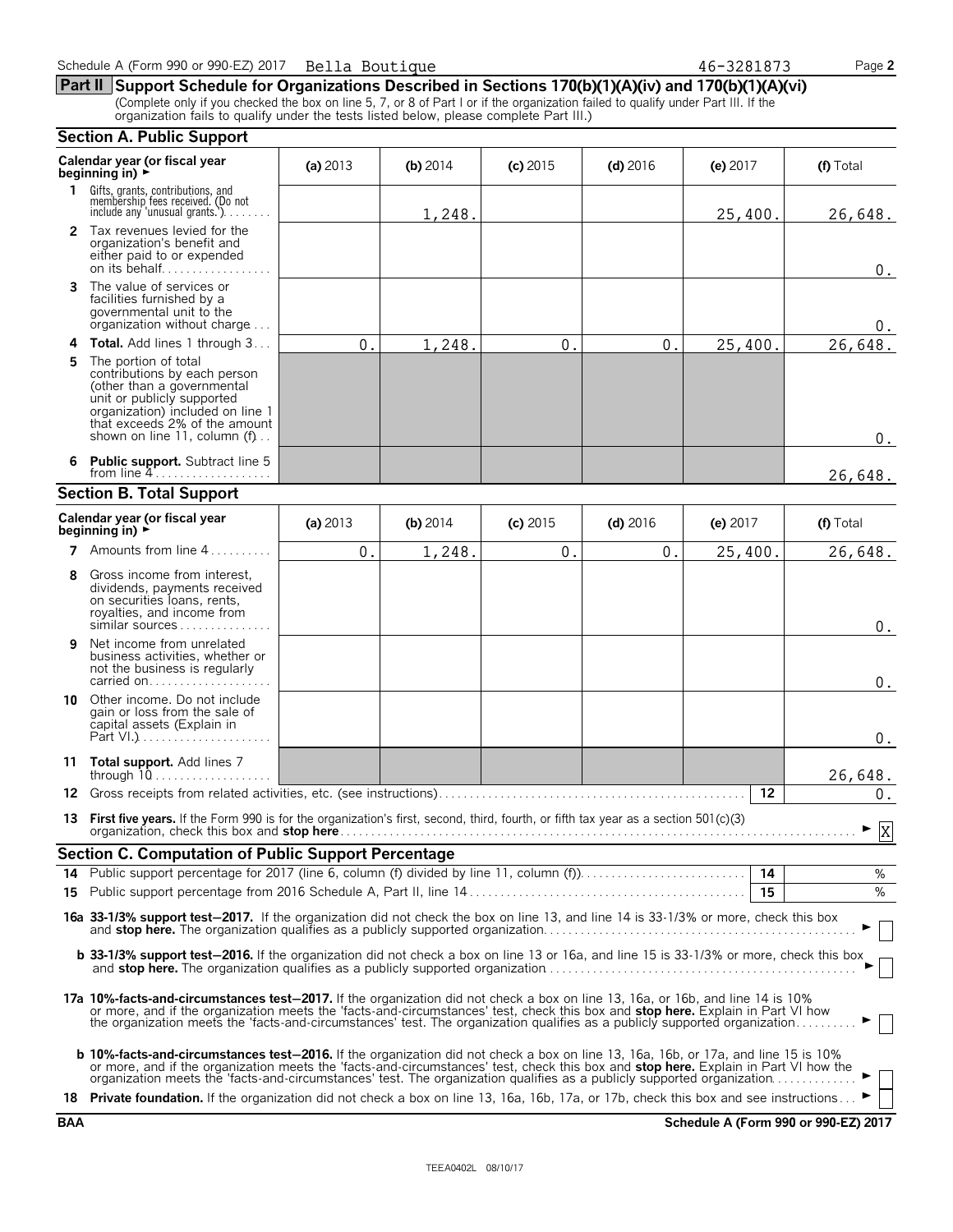#### **Part III Support Schedule for Organizations Described in Section 509(a)(2)**

(Complete only if you checked the box on line 10 of Part I or if the organization failed to qualify under Part II. If the organization fails to qualify under the tests listed below, please complete Part II.)

|            | <b>Section A. Public Support</b>                                                                                                                                                                                                                               |          |                    |            |            |          |                                      |
|------------|----------------------------------------------------------------------------------------------------------------------------------------------------------------------------------------------------------------------------------------------------------------|----------|--------------------|------------|------------|----------|--------------------------------------|
|            | Calendar year (or fiscal year beginning in) ►                                                                                                                                                                                                                  | (a) 2013 | (b) $2014$         | $(c)$ 2015 | $(d)$ 2016 | (e) 2017 | (f) Total                            |
|            | 1 Gifts, grants, contributions,<br>and membership fees<br>received. (Do not include<br>any 'unusual grants.')                                                                                                                                                  |          |                    |            |            |          |                                      |
|            | Gross receipts from admissions,<br>merchandise sold or services<br>performed, or facilities<br>furnished in any activity that is<br>related to the organization's<br>$tax\text{-}exempt$ purpose                                                               |          |                    |            |            |          |                                      |
| 3.         | Gross receipts from activities<br>that are not an unrelated trade<br>or business under section 513.                                                                                                                                                            |          |                    |            |            |          |                                      |
| 4          | Tax revenues levied for the<br>organization's benefit and<br>either paid to or expended on<br>its behalf                                                                                                                                                       |          |                    |            |            |          |                                      |
| 5.         | The value of services or<br>facilities furnished by a<br>governmental unit to the<br>organization without charge                                                                                                                                               |          |                    |            |            |          |                                      |
|            | <b>6 Total.</b> Add lines 1 through 5<br><b>7a</b> Amounts included on lines 1,<br>2, and 3 received from<br>disqualified persons                                                                                                                              |          |                    |            |            |          |                                      |
|            | <b>b</b> Amounts included on lines 2<br>and 3 received from other than<br>disqualified persons that<br>exceed the greater of \$5,000 or<br>1% of the amount on line 13                                                                                         |          |                    |            |            |          |                                      |
|            | c Add lines $7a$ and $7b$                                                                                                                                                                                                                                      |          |                    |            |            |          |                                      |
|            | <b>Public support.</b> (Subtract line                                                                                                                                                                                                                          |          |                    |            |            |          |                                      |
|            | <b>Section B. Total Support</b>                                                                                                                                                                                                                                |          |                    |            |            |          |                                      |
|            | Calendar year (or fiscal year beginning in) $\blacktriangleright$                                                                                                                                                                                              | (a) 2013 | (b) 2014           | $(c)$ 2015 | $(d)$ 2016 | (e) 2017 | (f) Total                            |
| 9.         | Amounts from line 6                                                                                                                                                                                                                                            |          |                    |            |            |          |                                      |
|            | <b>10a</b> Gross income from interest, dividends,<br>payments received on securities loans,<br>rents, royalties, and income from<br><b>b</b> Unrelated business taxable                                                                                        |          |                    |            |            |          |                                      |
|            | income (less section 511<br>taxes) from businesses<br>acquired after June 30, 1975<br>c Add lines 10a and $10b$                                                                                                                                                |          |                    |            |            |          |                                      |
| 11         | Net income from unrelated business<br>activities not included in line 10b,<br>whether or not the business is<br>regularly carried on $\dots\dots\dots\dots\dots$                                                                                               |          |                    |            |            |          |                                      |
|            | 12 Other income. Do not include<br>gain or loss from the sale of<br>capital assets (Explain in                                                                                                                                                                 |          |                    |            |            |          |                                      |
|            | 13 Total support. (Add lines 9,<br>10c, 11, and $12.$ )                                                                                                                                                                                                        |          |                    |            |            |          |                                      |
|            | 14 First five years. If the Form 990 is for the organization's first, second, third, fourth, or fifth tax year as a section 501(c)(3)                                                                                                                          |          |                    |            |            |          |                                      |
|            | <b>Section C. Computation of Public Support Percentage</b>                                                                                                                                                                                                     |          |                    |            |            |          |                                      |
| 15         | Public support percentage for 2017 (line 8, column (f) divided by line 13, column (f)                                                                                                                                                                          |          |                    |            |            | 15       | နွ                                   |
|            |                                                                                                                                                                                                                                                                |          |                    |            |            | 16       | နွ                                   |
|            | Section D. Computation of Investment Income Percentage                                                                                                                                                                                                         |          |                    |            |            |          |                                      |
| 17         | Investment income percentage for 2017 (line 10c, column (f) divided by line 13, column (f)                                                                                                                                                                     |          |                    |            |            | 17       | နွ                                   |
| 18         |                                                                                                                                                                                                                                                                |          |                    |            |            | 18       | နွ                                   |
|            | 19a 33-1/3% support tests-2017. If the organization did not check the box on line 14, and line 15 is more than 33-1/3%, and line 17<br>is not more than 33-1/3%, check this box and stop here. The organization qualifies as a publicly supported organization |          |                    |            |            |          |                                      |
|            | <b>b</b> 33-1/3% support tests-2016. If the organization did not check a box on line 14 or line 19a, and line 16 is more than 33-1/3%, and                                                                                                                     |          |                    |            |            |          |                                      |
| 20         | line 18 is not more than 33-1/3%, check this box and stop here. The organization qualifies as a publicly supported organization<br>Private foundation. If the organization did not check a box on line 14, 19a, or 19b, check this box and see instructions    |          |                    |            |            |          |                                      |
| <b>BAA</b> |                                                                                                                                                                                                                                                                |          | TEEA0403L 08/10/17 |            |            |          | Schedule A (Form 990 or 990-EZ) 2017 |
|            |                                                                                                                                                                                                                                                                |          |                    |            |            |          |                                      |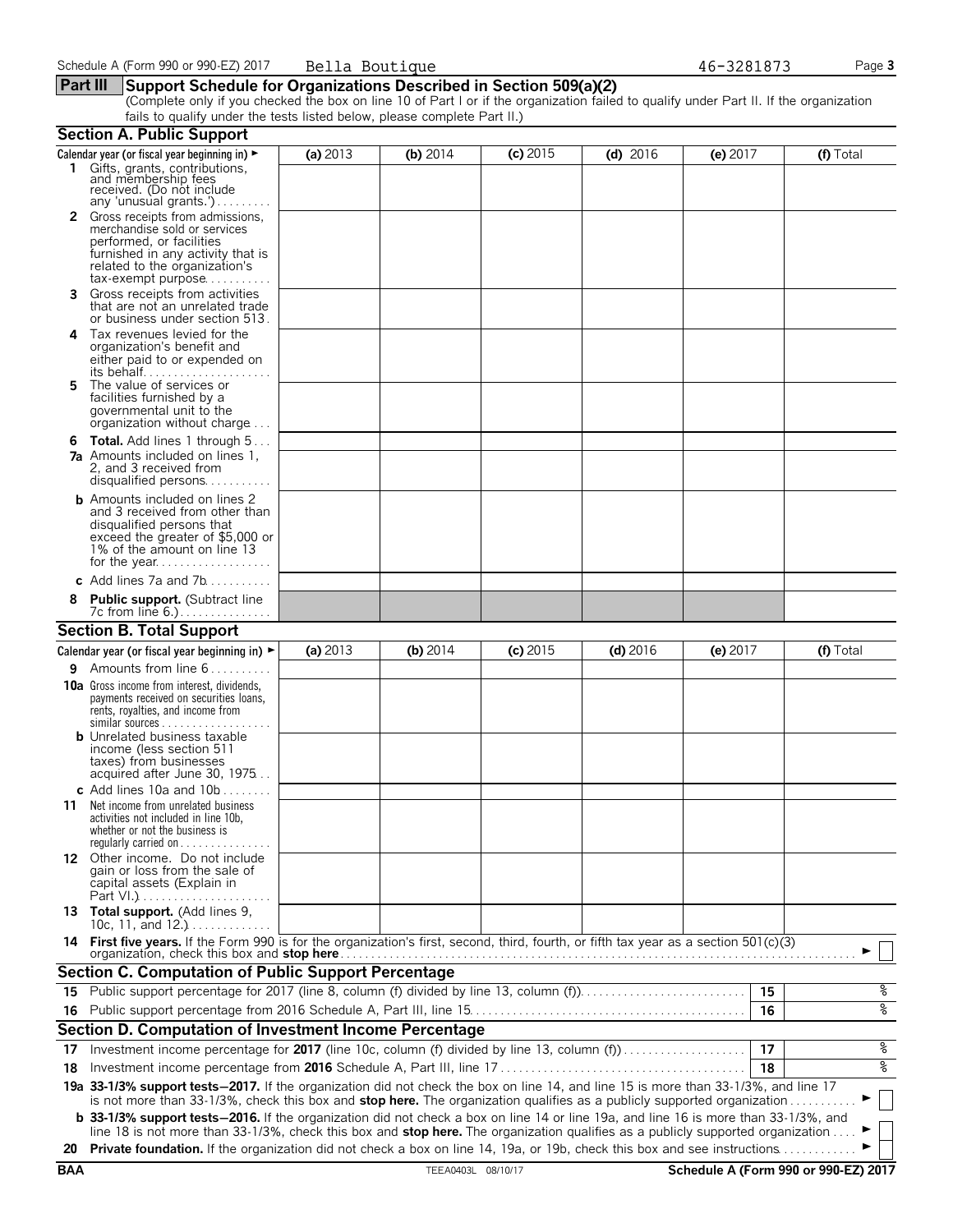#### **Part IV Supporting Organizations**

(Complete only if you checked a box in line 12 on Part I. If you checked 12a of Part I, complete Sections A and B. If you checked 12b of Part I, complete Sections A and C. If you checked 12c of Part I, complete Sections A, D, and E. If you checked 12d of Part I, complete Sections A and D, and complete Part V.)

### **Section A. All Supporting Organizations**

**Yes No 1** Are all of the organization's supported organizations listed by name in the organization's governing documents? *If 'No,' describe in Part VI how the supported organizations are designated. If designated by class or purpose, describe the designation. If historic and continuing relationship, explain.* **1 2** Did the organization have any supported organization that does not have an IRS determination of status under section 509(a)(1) or (2)? *If 'Yes,' explain in Part VI how the organization determined that the supported organization was described in section 509(a)(1) or (2).* **2 3a** Did the organization have a supported organization described in section 501(c)(4), (5), or (6)? *If 'Yes,' answer (b) and (c) below.* **3a b** Did the organization confirm that each supported organization qualified under section 501(c)(4), (5), or (6) and satisfied the public support tests under section 509(a)(2)? *If 'Yes,' describe in Part VI when and how the organization made the determination.* **3b c** Did the organization ensure that all support to such organizations was used exclusively for section 170(c)(2)(B) purposes? *If 'Yes,' explain in Part VI what controls the organization put in place to ensure such use.* **3c 4a** Was any supported organization not organized in the United States ('foreign supported organization')? *If 'Yes' and if you checked 12a or 12b in Part I, answer (b) and (c) below.* **4a b** Did the organization have ultimate control and discretion in deciding whether to make grants to the foreign supported organization? *If 'Yes,' describe in Part VI how the organization had such control and discretion despite being controlled or supervised by or in connection with its supported organizations.* **4b c** Did the organization support any foreign supported organization that does not have an IRS determination under sections 501(c)(3) and 509(a)(1) or (2)? *If 'Yes,' explain in Part VI what controls the organization used to ensure that all support to the foreign supported organization was used exclusively for section 170(c)(2)(B) purposes.* **4c 5a** Did the organization add, substitute, or remove any supported organizations during the tax year? *If 'Yes,' answer (b)* and (c) below (if applicable). Also, provide detail in **Part VI**, including (i) the names and EIN numbers of the supported *organizations added, substituted, or removed; (ii) the reasons for each such action; (iii) the authority under the organization's organizing document authorizing such action; and (iv) how the action was accomplished (such as by amendment to the organizing document).* **5a b Type I or Type II only.** Was any added or substituted supported organization part of a class already designated in the organization's organizing document? **5b c Substitutions only.** Was the substitution the result of an event beyond the organization's control? **5c 6** Did the organization provide support (whether in the form of grants or the provision of services or facilities) to anyone other than (i) its supported organizations, (ii) individuals that are part of the charitable class benefited by one or more of its supported organizations, or (iii) other supporting organizations that also support or benefit one or more of the filing organization's supported organizations? *If 'Yes,' provide detail in Part VI.* **6 7** Did the organization provide a grant, loan, compensation, or other similar payment to a substantial contributor (defined in section 4958(c)(3)(C)), a family member of a substantial contributor, or a 35% controlled entity with regard to a substantial contributor? *If 'Yes,' complete Part I of Schedule L (Form 990 or 990-EZ).* **7 8** Did the organization make a loan to a disqualified person (as defined in section 4958) not described in line 7? *If 'Yes,' complete Part I of Schedule L (Form 990 or 990-EZ).* **8 9a** Was the organization controlled directly or indirectly at any time during the tax year by one or more disqualified persons as defined in section 4946 (other than foundation managers and organizations described in section 509(a)(1) or (2))? *If 'Yes,' provide detail in Part VI*. b Did one or more disqualified persons (as defined in line 9a) hold a controlling interest in any entity in which the<br>supporting organization had an interest? If 'Yes,' provide detail in Part VI. **c** Did a disqualified person (as defined in line 9a) have an ownership interest in, or derive any personal benefit from, assets in which the supporting organization also had an interest? *If 'Yes,' provide detail in Part VI*. **9c 10a** Was the organization subject to the excess business holdings rules of section 4943 because of section 4943(f) (regarding certain Type II supporting organizations, and all Type III non-functionally integrated supporting organizations)? *If 'Yes,' answer 10b below.* **10a b** Did the organization have any excess business holdings in the tax year? *(Use Schedule C, Form 4720, to determine whether the organization had excess business holdings.)* **10b**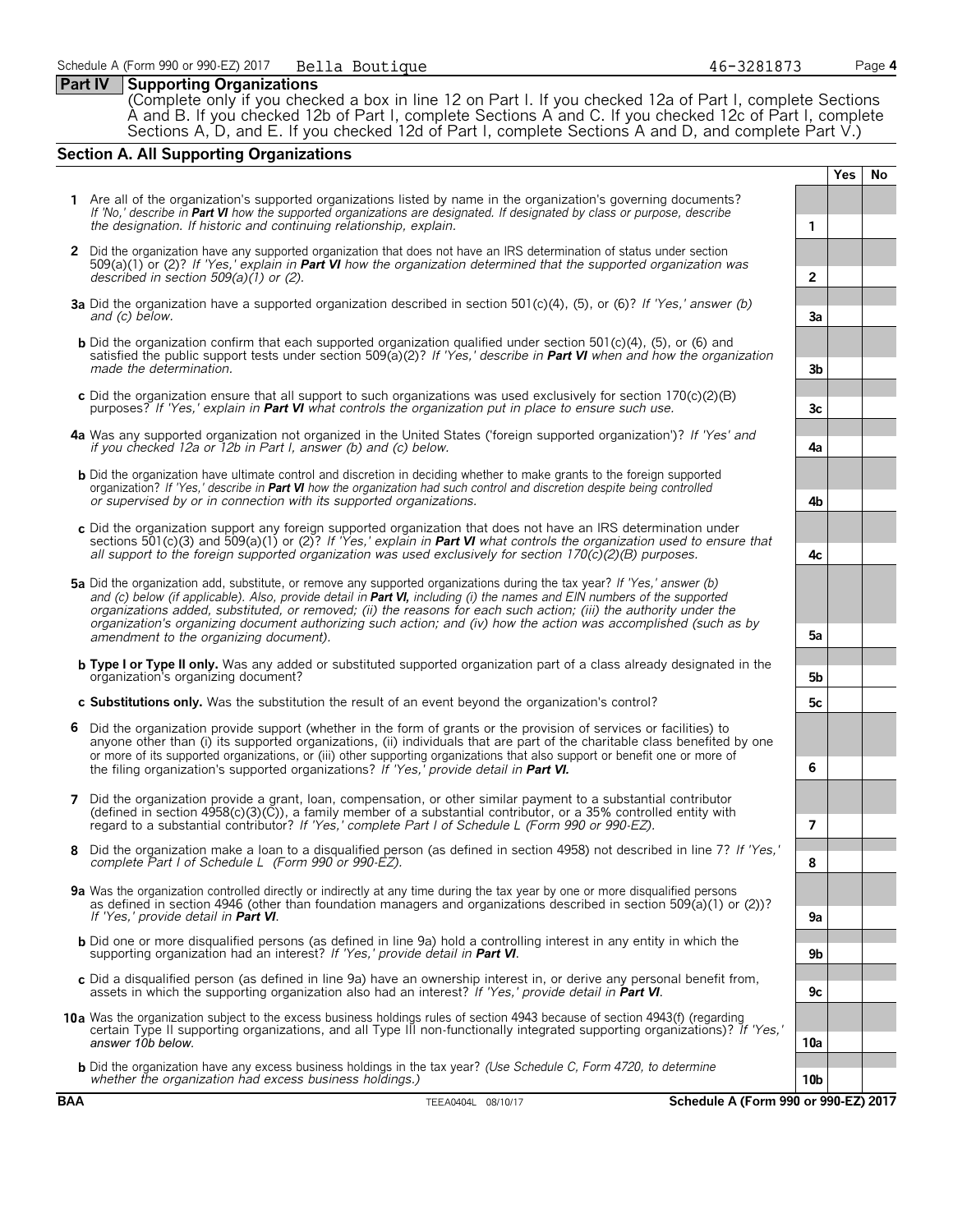| <b>Part IV</b> | <b>Supporting Organizations (continued)</b>                                                                               |                 |     |    |
|----------------|---------------------------------------------------------------------------------------------------------------------------|-----------------|-----|----|
|                |                                                                                                                           |                 | Yes | Νo |
| 11             | Has the organization accepted a gift or contribution from any of the following persons?                                   |                 |     |    |
|                | a A person who directly or indirectly controls, either alone or together with persons described in (b) and (c) below, the |                 |     |    |
|                | governing body of a supported organization?                                                                               | 11a             |     |    |
|                | <b>b</b> A family member of a person described in (a) above?                                                              | 11 <sub>b</sub> |     |    |
|                | c A 35% controlled entity of a person described in (a) or (b) above? If 'Yes' to a, b, or c, provide detail in Part VI.   | 11c             |     |    |

#### **Section B. Type I Supporting Organizations**

- **1** Did the directors, trustees, or membership of one or more supported organizations have the power to regularly appoint or elect at least a majority of the organization's directors or trustees at all times during the tax year? *If 'No,' describe in Part VI how the supported organization(s) effectively operated, supervised, or controlled the organization's activities. If the organization had more than one supported organization, describe how the powers to appoint and/or remove directors or trustees were allocated among the supported organizations and what conditions or restrictions, if any, applied to such powers during the tax* year. **1**
- **2** Did the organization operate for the benefit of any supported organization other than the supported organization(s) that operated, supervised, or controlled the supporting organization? *If 'Yes,' explain in Part VI how providing such benefit carried out the purposes of the supported organization(s) that operated, supervised, or controlled the supporting organization.* **2**

### **Section C. Type II Supporting Organizations**

|                                                                                                                                                                                                                                                               | . |  |
|---------------------------------------------------------------------------------------------------------------------------------------------------------------------------------------------------------------------------------------------------------------|---|--|
| Were a majority of the organization's directors or trustees during the tax year also a majority of the directors or trustees<br>of each of the organization's supported organization(s)? If 'No,' describe in <b>Part VI</b> how control or management of the |   |  |
| supporting organization was vested in the same persons that controlled or managed the supported organization(s).                                                                                                                                              |   |  |

#### **Section D. All Type III Supporting Organizations**

**Yes No 1** Did the organization provide to each of its supported organizations, by the last day of the fifth month of the organization's tax year, (i) a written notice describing the type and amount of support provided during the prior tax year, (ii) a copy of the Form 990 that was most recently filed as of the date of notification, and (iii) copies of the organization's governing documents in effect on the date of notification, to the extent not previously provided? **1 2** Were any of the organization's officers, directors, or trustees either (i) appointed or elected by the supported organization(s) or (ii) serving on the governing body of a supported organization? *If 'No,' explain in Part VI how the organization maintained a close and continuous working relationship with the supported organization(s).* **2 3** By reason of the relationship described in (2), did the organization's supported organizations have a significant voice in the organization's investment policies and in directing the use of the organization's income or assets at all times during the tax year? *If 'Yes,' describe in Part VI the role the organization's supported organizations played in this regard.* **3**

#### **Section E. Type III Functionally Integrated Supporting Organizations**

- **1** *Check the box next to the method that the organization used to satisfy the Integral Part Test during the year (see instructions).* 
	- **a** The organization satisfied the Activities Test. *Complete line 2 below.*
	- **b** The organization is the parent of each of its supported organizations. *Complete line 3 below.*
	- **c** The organization supported a governmental entity. *Describe in Part VI how you supported a government entity (see instructions).*

#### **2** Activities Test. *Answer (a) and (b) below.* **Yes No**

- **a** Did substantially all of the organization's activities during the tax year directly further the exempt purposes of the supported organization(s) to which the organization was responsive? *If 'Yes,' then in Part VI identify those supported organizations and explain how these activities directly furthered their exempt purposes, how the organization was responsive to those supported organizations, and how the organization determined that these activities constituted substantially all of its activities.* **2a**
- **b** Did the activities described in (a) constitute activities that, but for the organization's involvement, one or more of the organization's supported organization(s) would have been engaged in? *If 'Yes,' explain in Part VI the reasons for the organization's position that its supported organization(s) would have engaged in these activities but for the organization's involvement.* **2b**
- **3** Parent of Supported Organizations. *Answer (a) and (b) below.*
- **a** Did the organization have the power to regularly appoint or elect a majority of the officers, directors, or trustees of each of the supported organizations? *Provide details in Part VI.* **3a**
- **b** Did the organization exercise a substantial degree of direction over the policies, programs, and activities of each of its supported organizations? *If 'Yes,' describe in Part VI the role played by the organization in this regard.* **3b**

**Yes No**

**Yes No**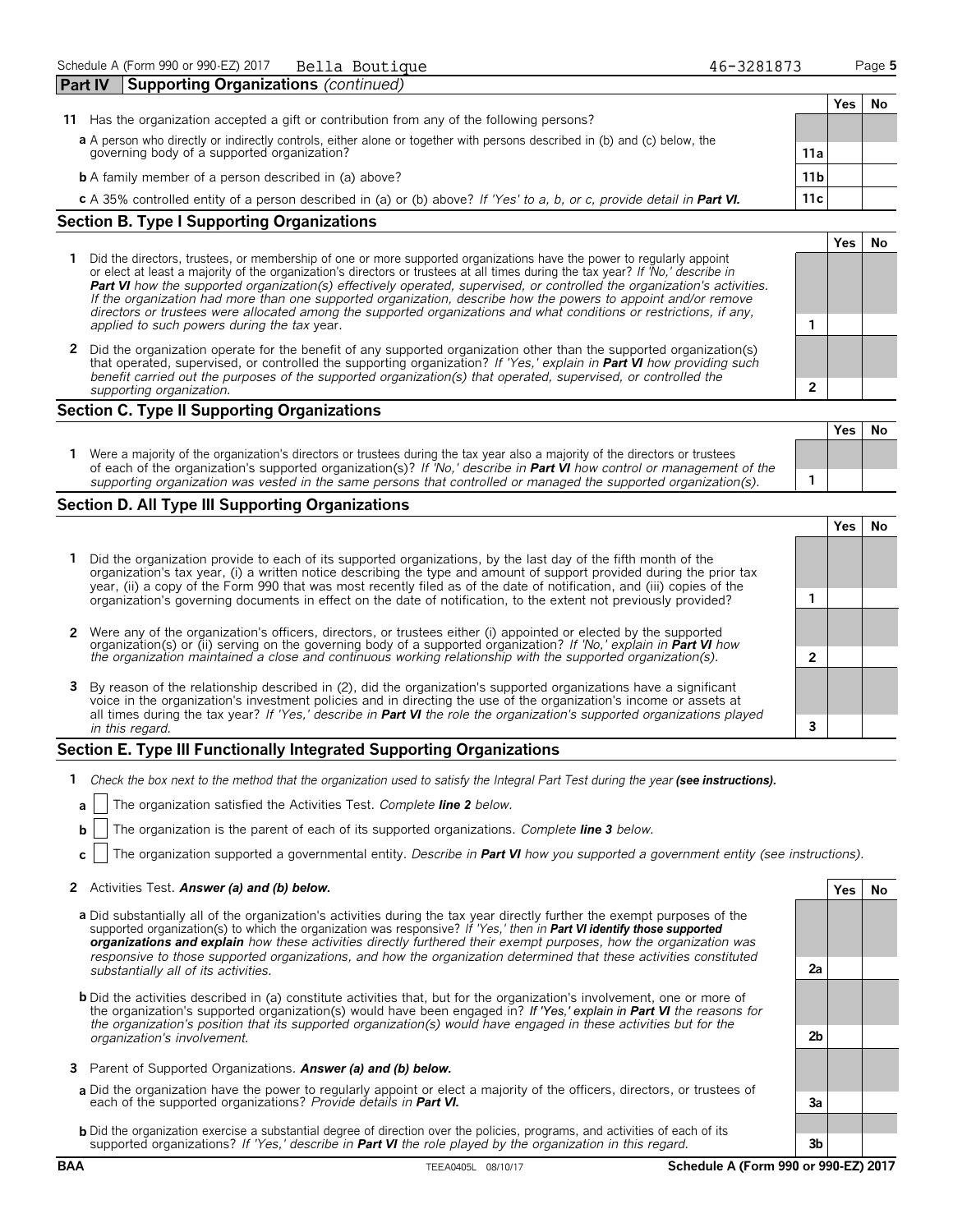| 1            | Check here if the organization satisfied the Integral Part Test as a qualifying trust on Nov. 20, 1970 (explain in Part VI). See<br><b>instructions.</b> All other Type III non-functionally integrated supporting organizations must complete Sections A through E. |                |                |                                |
|--------------|----------------------------------------------------------------------------------------------------------------------------------------------------------------------------------------------------------------------------------------------------------------------|----------------|----------------|--------------------------------|
|              | Section A - Adjusted Net Income                                                                                                                                                                                                                                      |                | (A) Prior Year | (B) Current Year<br>(optional) |
|              | 1 Net short-term capital gain                                                                                                                                                                                                                                        | 1              |                |                                |
| 2            | Recoveries of prior-year distributions                                                                                                                                                                                                                               | $\overline{2}$ |                |                                |
| 3            | Other gross income (see instructions)                                                                                                                                                                                                                                | 3              |                |                                |
| 4            | Add lines 1 through 3.                                                                                                                                                                                                                                               | 4              |                |                                |
| 5            | Depreciation and depletion                                                                                                                                                                                                                                           | 5              |                |                                |
| 6            | Portion of operating expenses paid or incurred for production or collection of gross<br>income or for management, conservation, or maintenance of property held for<br>production of income (see instructions)                                                       | 6              |                |                                |
|              | 7 Other expenses (see instructions)                                                                                                                                                                                                                                  | $\overline{7}$ |                |                                |
| 8            | <b>Adjusted Net Income</b> (subtract lines 5, 6, and 7 from line 4).                                                                                                                                                                                                 | 8              |                |                                |
|              | <b>Section B - Minimum Asset Amount</b>                                                                                                                                                                                                                              |                | (A) Prior Year | (B) Current Year<br>(optional) |
|              | 1 Aggregate fair market value of all non-exempt-use assets (see instructions for short<br>tax year or assets held for part of year):                                                                                                                                 |                |                |                                |
|              | a Average monthly value of securities                                                                                                                                                                                                                                | 1a             |                |                                |
|              | <b>b</b> Average monthly cash balances                                                                                                                                                                                                                               | 1b             |                |                                |
|              | c Fair market value of other non-exempt-use assets                                                                                                                                                                                                                   | 1c             |                |                                |
|              | <b>d Total</b> (add lines 1a, 1b, and 1c)                                                                                                                                                                                                                            | 1d             |                |                                |
|              | <b>e Discount</b> claimed for blockage or other<br>factors (explain in detail in <b>Part VI</b> ):                                                                                                                                                                   |                |                |                                |
|              | <b>2</b> Acquisition indebtedness applicable to non-exempt-use assets                                                                                                                                                                                                | $\overline{2}$ |                |                                |
| 3.           | Subtract line 2 from line 1d.                                                                                                                                                                                                                                        | 3              |                |                                |
| 4            | Cash deemed held for exempt use. Enter 1-1/2% of line 3 (for greater amount,<br>see instructions).                                                                                                                                                                   | 4              |                |                                |
| 5.           | Net value of non-exempt-use assets (subtract line 4 from line 3)                                                                                                                                                                                                     | 5              |                |                                |
| 6            | Multiply line 5 by .035.                                                                                                                                                                                                                                             | 6              |                |                                |
| 7            | Recoveries of prior-year distributions                                                                                                                                                                                                                               | 7              |                |                                |
| 8            | Minimum Asset Amount (add line 7 to line 6)                                                                                                                                                                                                                          | 8              |                |                                |
|              | Section C - Distributable Amount                                                                                                                                                                                                                                     |                |                | <b>Current Year</b>            |
| 1.           | Adjusted net income for prior year (from Section A, line 8, Column A)                                                                                                                                                                                                | 1              |                |                                |
| $\mathbf{2}$ | Enter 85% of line 1.                                                                                                                                                                                                                                                 | $\overline{2}$ |                |                                |
| 3            | Minimum asset amount for prior year (from Section B, line 8, Column A)                                                                                                                                                                                               | 3              |                |                                |
| 4            | Enter greater of line 2 or line 3.                                                                                                                                                                                                                                   | 4              |                |                                |
| 5            | Income tax imposed in prior year                                                                                                                                                                                                                                     | 5              |                |                                |
| 6            | <b>Distributable Amount.</b> Subtract line 5 from line 4, unless subject to emergency<br>temporary reduction (see instructions).                                                                                                                                     | 6              |                |                                |

**7**  $\mid$  Check here if the current year is the organization's first as a non-functionally integrated Type III supporting organization (see instructions).

**BAA Schedule A (Form 990 or 990-EZ) 2017**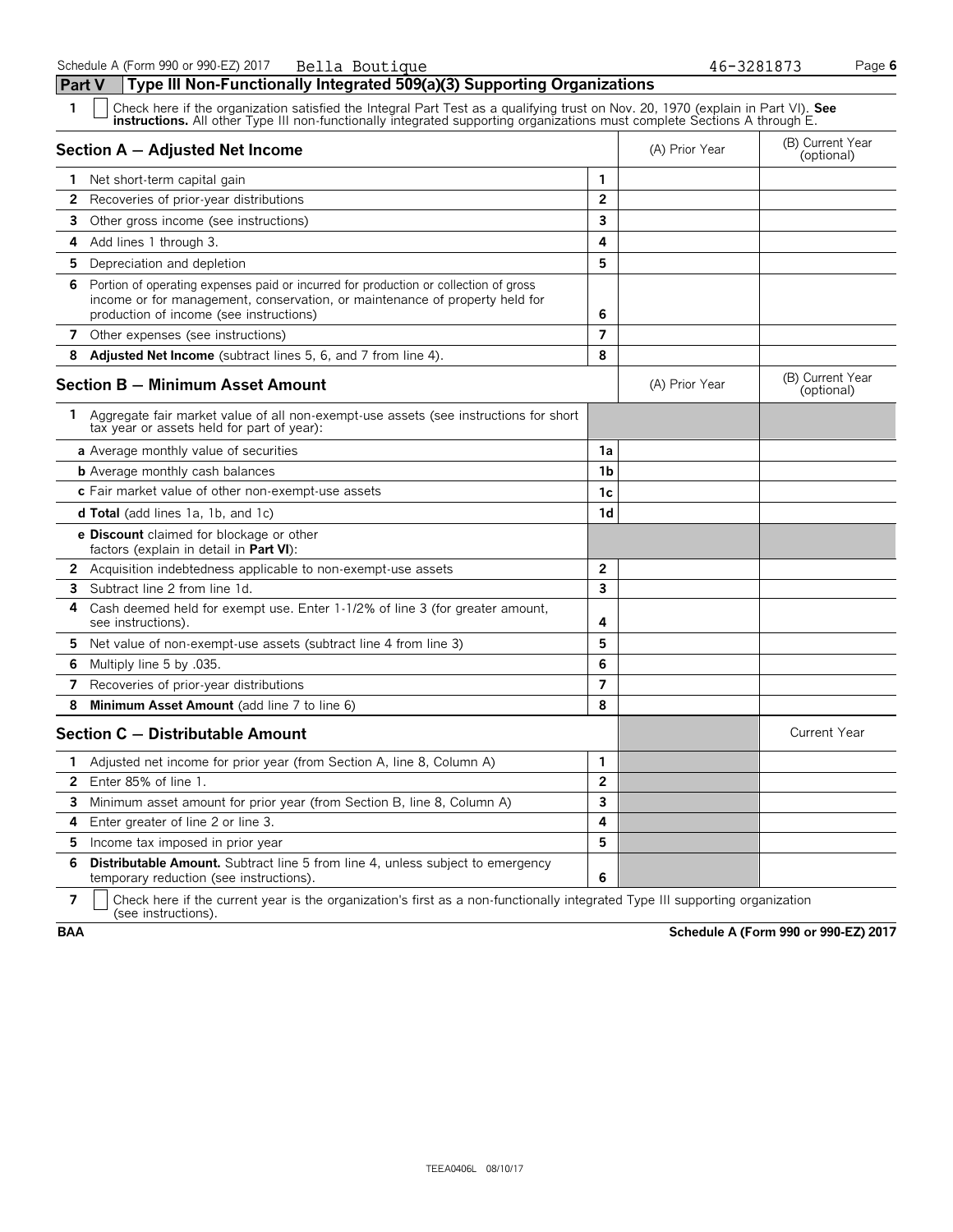| <b>Part V</b> | Type III Non-Functionally Integrated 509(a)(3) Supporting Organizations (continued)                                                                                             |                                              |                                               |                                                  |
|---------------|---------------------------------------------------------------------------------------------------------------------------------------------------------------------------------|----------------------------------------------|-----------------------------------------------|--------------------------------------------------|
|               | <b>Section D - Distributions</b>                                                                                                                                                |                                              |                                               | <b>Current Year</b>                              |
| 1             | Amounts paid to supported organizations to accomplish exempt purposes                                                                                                           |                                              |                                               |                                                  |
| 2             | Amounts paid to perform activity that directly furthers exempt purposes of supported organizations,<br>in excess of income from activity                                        |                                              |                                               |                                                  |
| 3             | Administrative expenses paid to accomplish exempt purposes of supported organizations                                                                                           |                                              |                                               |                                                  |
| 4             | Amounts paid to acquire exempt-use assets                                                                                                                                       |                                              |                                               |                                                  |
| 5             | Qualified set-aside amounts (prior IRS approval required)                                                                                                                       |                                              |                                               |                                                  |
| 6             | Other distributions (describe in Part VI). See instructions.                                                                                                                    |                                              |                                               |                                                  |
| 7             | Total annual distributions. Add lines 1 through 6.                                                                                                                              |                                              |                                               |                                                  |
| 8             | Distributions to attentive supported organizations to which the organization is responsive (provide details<br>in Part VI). See instructions.                                   |                                              |                                               |                                                  |
| 9             | Distributable amount for 2017 from Section C, line 6                                                                                                                            |                                              |                                               |                                                  |
|               | 10 Line 8 amount divided by line 9 amount                                                                                                                                       |                                              |                                               |                                                  |
|               | Section E - Distribution Allocations (see instructions)                                                                                                                         | (i)<br><b>Excess</b><br><b>Distributions</b> | (ii)<br><b>Underdistributions</b><br>Pre-2017 | (iii)<br><b>Distributable</b><br>Amount for 2017 |
|               | 1 Distributable amount for 2017 from Section C, line 6                                                                                                                          |                                              |                                               |                                                  |
|               | 2 Underdistributions, if any, for years prior to 2017 (reasonable<br>cause required - explain in Part VI). See instructions.                                                    |                                              |                                               |                                                  |
| 3             | Excess distributions carryover, if any, to 2017                                                                                                                                 |                                              |                                               |                                                  |
| a             |                                                                                                                                                                                 |                                              |                                               |                                                  |
|               | <b>b</b> From 2013                                                                                                                                                              |                                              |                                               |                                                  |
|               | c From 2014                                                                                                                                                                     |                                              |                                               |                                                  |
|               | <b>d</b> From 2015                                                                                                                                                              |                                              |                                               |                                                  |
|               | e From 2016                                                                                                                                                                     |                                              |                                               |                                                  |
|               | f Total of lines 3a through e                                                                                                                                                   |                                              |                                               |                                                  |
|               | g Applied to underdistributions of prior years                                                                                                                                  |                                              |                                               |                                                  |
|               | h Applied to 2017 distributable amount                                                                                                                                          |                                              |                                               |                                                  |
|               | i Carryover from 2012 not applied (see instructions)                                                                                                                            |                                              |                                               |                                                  |
|               | j Remainder. Subtract lines 3g, 3h, and 3i from 3f.                                                                                                                             |                                              |                                               |                                                  |
|               | 4 Distributions for 2017 from Section D,<br>\$<br>line $7:$                                                                                                                     |                                              |                                               |                                                  |
|               | a Applied to underdistributions of prior years                                                                                                                                  |                                              |                                               |                                                  |
|               | <b>b</b> Applied to 2017 distributable amount                                                                                                                                   |                                              |                                               |                                                  |
|               | c Remainder. Subtract lines 4a and 4b from 4.                                                                                                                                   |                                              |                                               |                                                  |
|               | 5 Remaining underdistributions for years prior to 2017, if any.<br>Subtract lines 3g and 4a from line 2. For result greater than<br>zero, explain in Part VI. See instructions. |                                              |                                               |                                                  |
|               | 6 Remaining underdistributions for 2017. Subtract lines 3h and 4b<br>from line 1. For result greater than zero, explain in Part VI. See<br>instructions.                        |                                              |                                               |                                                  |
|               | 7 Excess distributions carryover to 2018. Add lines 3j and 4c.                                                                                                                  |                                              |                                               |                                                  |
|               | 8 Breakdown of line 7:                                                                                                                                                          |                                              |                                               |                                                  |
|               | <b>a</b> Excess from $2013$                                                                                                                                                     |                                              |                                               |                                                  |
|               | <b>b</b> Excess from 2014                                                                                                                                                       |                                              |                                               |                                                  |
|               | <b>c</b> Excess from 2015                                                                                                                                                       |                                              |                                               |                                                  |
|               | <b>d</b> Excess from 2016                                                                                                                                                       |                                              |                                               |                                                  |
|               | <b>e</b> Excess from 2017.                                                                                                                                                      |                                              |                                               |                                                  |

**BAA Schedule A (Form 990 or 990-EZ) 2017**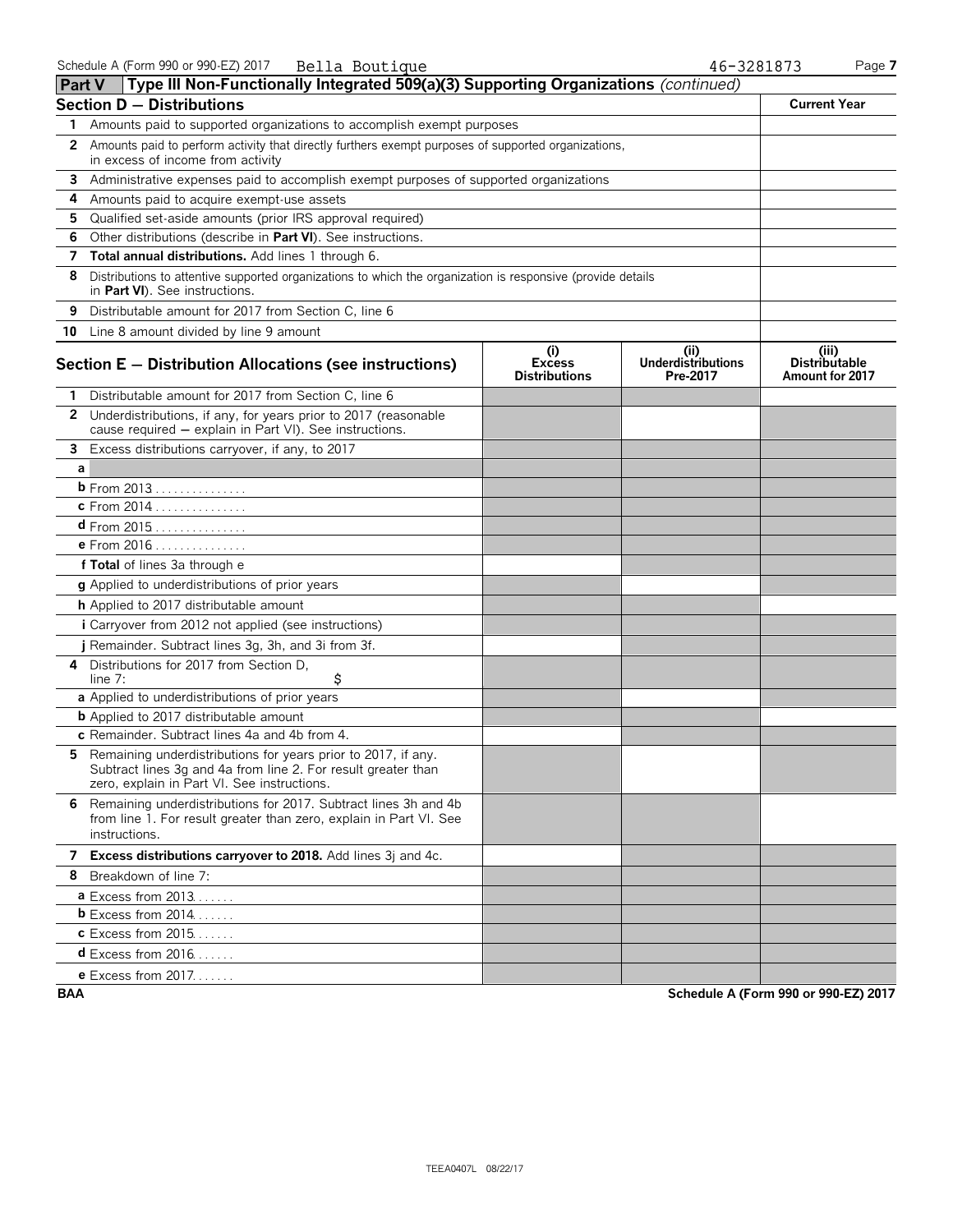**Part VI** Supplemental Information. Provide the explanations required by Part II, line 10; Part II, line 17a or 17b; Part III, line 12; Part IV, Section A, lines 1, 2, 3b, 3c, 4b, 4c, 5a, 6, 9a, 9b, 9c, 11a, 11b, and 11c; Part IV, Section B, lines 1 and 2; Part IV, Section C, line 1; Part IV, Section D, lines 2 and 3; Part IV, Section E, lines 1c, 2a, 2b, 3a, and 3b; Part V, line 1; Part V, Section B, line 1e; Part V, Section D, lines 5, 6, and 8; and Part V, Section E, lines 2, 5, and 6. Also complete this part for any additional information. (See instructions.) Bella Boutique 46-3281873